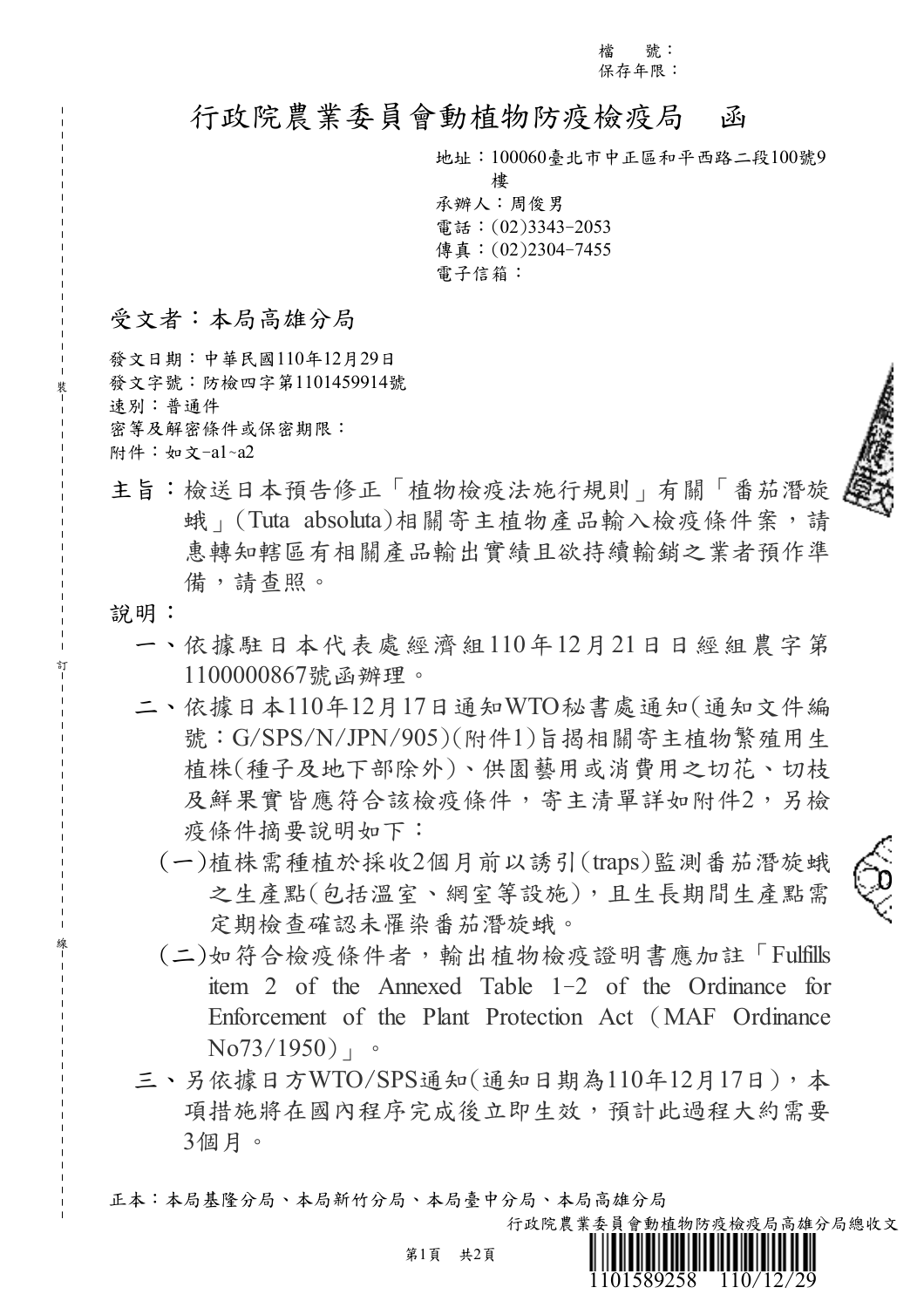副本:本局植物防疫組(含附件)、本局植物檢疫組 電0近 12-29 15:19:33





訂

 $\mathbf{I}$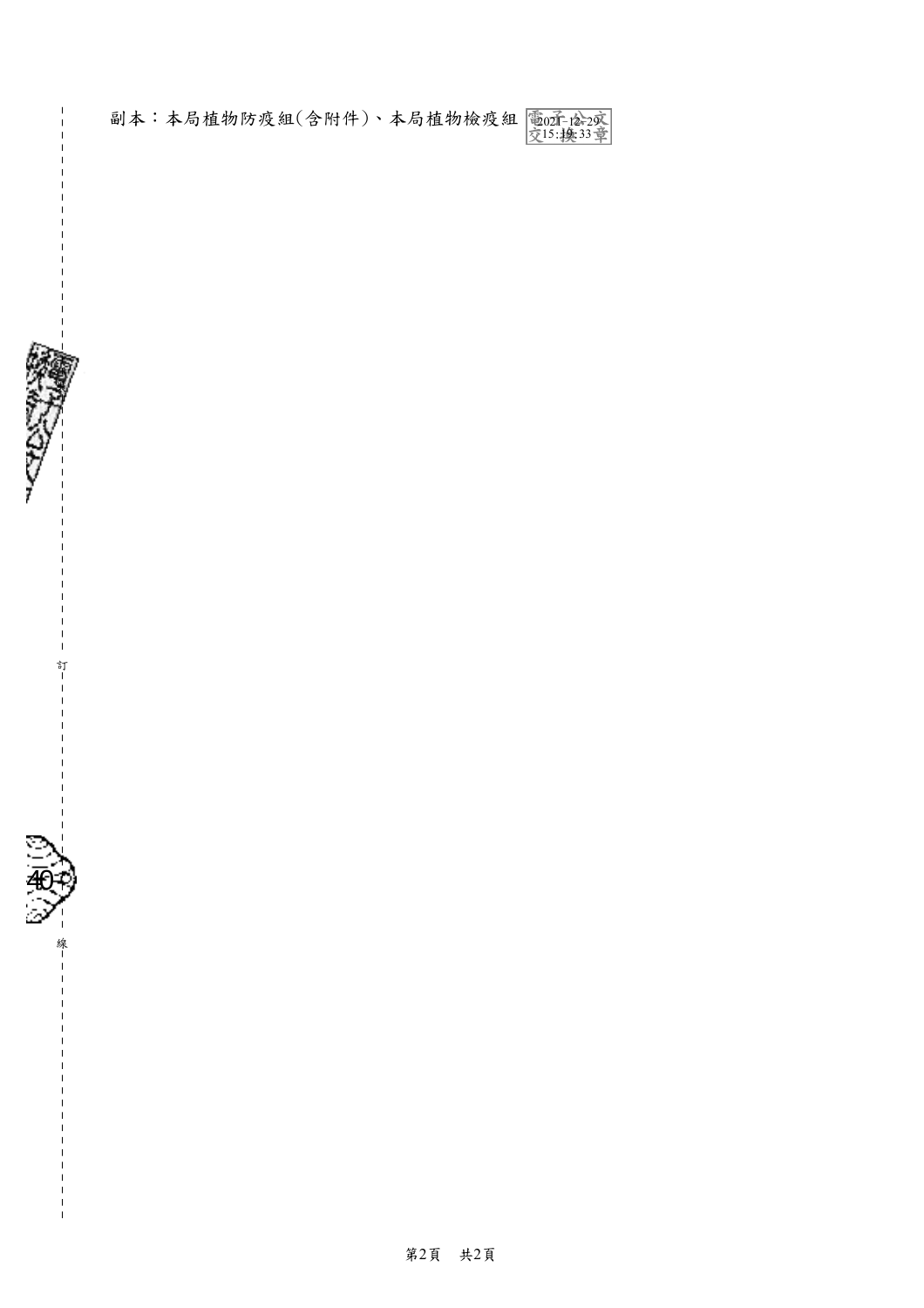

17 December 2021

#### (21-9463) Page: 1/2

**Committee on Sanitary and Phytosanitary Measures Committee on Sanitary and Phytosanitary Measures Committee on Sanitary and Phytosanitary Measures** 

#### **NOTIFICATION**

| 1. | <b>Notifying Member: JAPAN</b><br>If applicable, name of local government involved:                                                                                                                                                                                                                                                                                                                                                                                                                                                                                                                                                                                                                                                                                                                                                                                                                                                                                                                                     |
|----|-------------------------------------------------------------------------------------------------------------------------------------------------------------------------------------------------------------------------------------------------------------------------------------------------------------------------------------------------------------------------------------------------------------------------------------------------------------------------------------------------------------------------------------------------------------------------------------------------------------------------------------------------------------------------------------------------------------------------------------------------------------------------------------------------------------------------------------------------------------------------------------------------------------------------------------------------------------------------------------------------------------------------|
| 2. | Agency responsible: Ministry of Agriculture, Forestry and Fisheries (MAFF)                                                                                                                                                                                                                                                                                                                                                                                                                                                                                                                                                                                                                                                                                                                                                                                                                                                                                                                                              |
| з. | Products covered (provide tariff item number(s) as specified in national<br>schedules deposited with the WTO; ICS numbers should be provided in addition,<br>where applicable): Plant and plant products                                                                                                                                                                                                                                                                                                                                                                                                                                                                                                                                                                                                                                                                                                                                                                                                                |
| 4. | Regions or countries likely to be affected, to the extent relevant or practicable:                                                                                                                                                                                                                                                                                                                                                                                                                                                                                                                                                                                                                                                                                                                                                                                                                                                                                                                                      |
|    | All trading partners<br>[X]                                                                                                                                                                                                                                                                                                                                                                                                                                                                                                                                                                                                                                                                                                                                                                                                                                                                                                                                                                                             |
|    | $\mathbf{L}$<br><b>Specific regions or countries:</b>                                                                                                                                                                                                                                                                                                                                                                                                                                                                                                                                                                                                                                                                                                                                                                                                                                                                                                                                                                   |
| 5. | Title of the notified document: Proposed revision of the Ordinance for Enforcement of<br>the Plant Protection Act, relevant notifications and detailed rules for import plant<br>quarantine enforcement concerning plants subject to specific phytosanitary measures to be<br>carried out in exporting countries. Language(s): English. Number of pages: 98 (5 files)                                                                                                                                                                                                                                                                                                                                                                                                                                                                                                                                                                                                                                                   |
|    | https://members.wto.org/crnattachments/2021/SPS/JPN/21 7841 00 e.pdf<br>https://members.wto.org/crnattachments/2021/SPS/JPN/21 7841 01 e.pdf<br>https://members.wto.org/crnattachments/2021/SPS/JPN/21 7841 02 e.pdf<br>https://members.wto.org/crnattachments/2021/SPS/JPN/21 7841 03 e.pdf<br>https://members.wto.org/crnattachments/2021/SPS/JPN/21 7841 04 e.pdf                                                                                                                                                                                                                                                                                                                                                                                                                                                                                                                                                                                                                                                    |
| 6. | <b>Description of content:</b> The MAFF will revise the following regulations to reflect the<br>latest scientific evidence:<br>1) Proposed revision of quarantine pests on annexed Table 1 of the Ordinance for<br>Enforcement of the Plant Protection Act: Annex 1;<br>2) Proposed revision of the plants subject to field inspection in exporting countries on<br>annexed Table 1-2 of the Ordinance for Enforcement of the Plant Protection Act:<br>Annex 2;<br>3) Proposed revision of the import prohibited plants on annexed Table 2 of the Ordinance<br>for Enforcement of the Plant Protection Act: Annex 3;<br>4) Proposed revision of the plants subject to specific phytosanitary measures to be carried<br>out in exporting countries on annexed Table 2-2 of the Ordinance for Enforcement of<br>the Plant Protection Act and detailed rules for import plant quarantine enforcement<br>concerning plants subject to specific phytosanitary measures to be carried out in<br>exporting countries: Annex 4. |
| 7. | Objective and rationale: [ ] food safety, [ ] animal health, [X] plant protection,<br>[] protect humans from animal/plant pest or disease, [] protect territory from<br>other damage from pests.                                                                                                                                                                                                                                                                                                                                                                                                                                                                                                                                                                                                                                                                                                                                                                                                                        |
| 8. | Is there a relevant international standard? If so, identify the standard:                                                                                                                                                                                                                                                                                                                                                                                                                                                                                                                                                                                                                                                                                                                                                                                                                                                                                                                                               |
|    | Codex Alimentarius Commission (e.g. title or serial number of Codex<br>$\mathbf{I}$<br>standard or related text):                                                                                                                                                                                                                                                                                                                                                                                                                                                                                                                                                                                                                                                                                                                                                                                                                                                                                                       |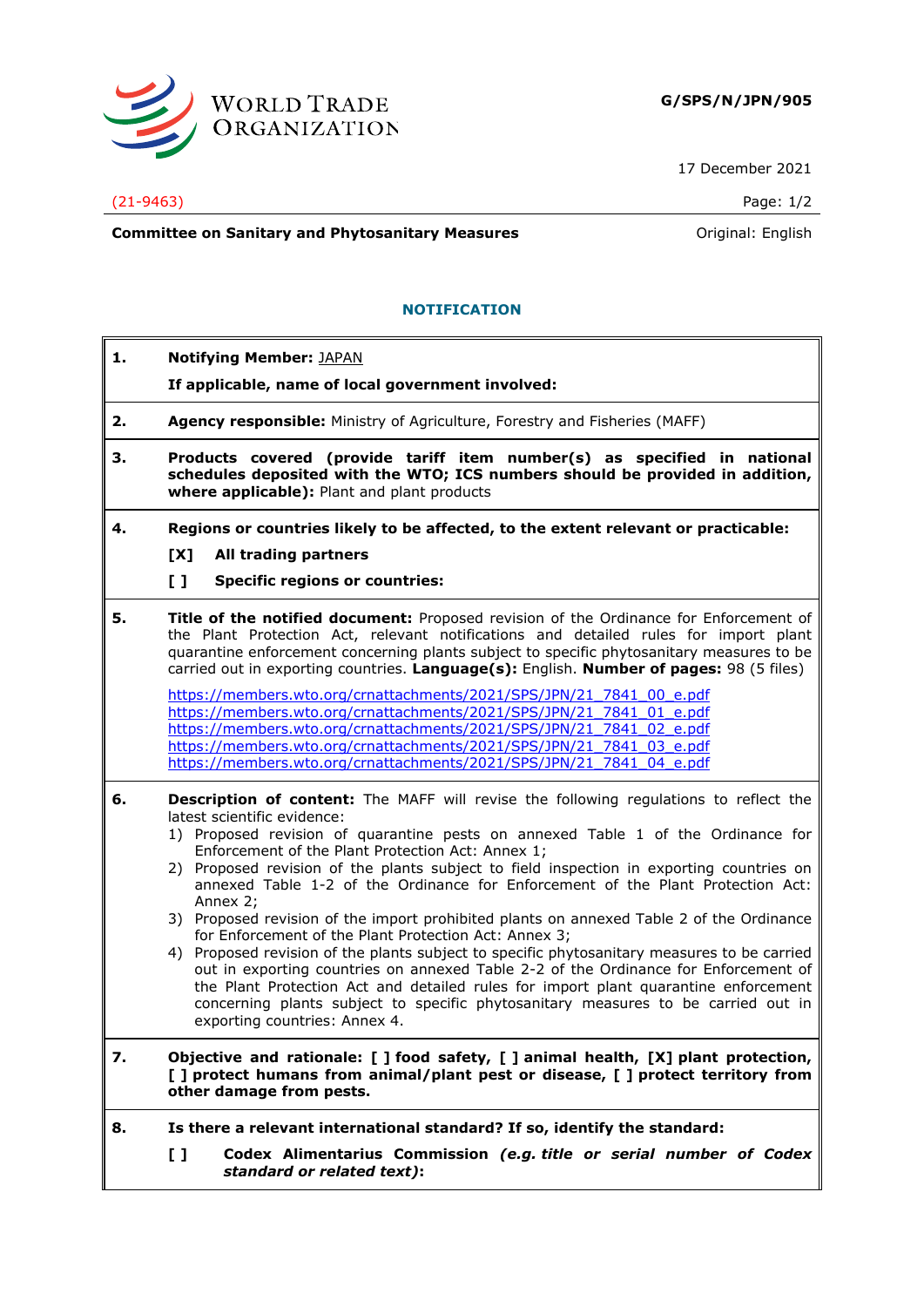- **[ ] World Organization for Animal Health (OIE)** *(e.g. Terrestrial or Aquatic Animal Health Code, chapter number)***:**
- **[X] International Plant Protection Convention** *(e.g. ISPM number)***:** ISPM No. 2, 11, 19 and 20

**[ ] None**

**Does this proposed regulation conform to the relevant international standard?** 

**[X] Yes [ ] No**

**If no, describe, whenever possible, how and why it deviates from the international standard:**

**9. Other relevant documents and language(s) in which these are available:** The legal basis of the Ordinance is derived from the Plant Protection Act. This revision will be published in "Kampo" (Official Government Gazette), available in Japanese. The current lists are available in English on the website of Plant Protection Station at: [http://www.maff.go.jp/pps/j/information/language\\_top.html](http://www.maff.go.jp/pps/j/information/language_top.html) (available in English)

**10. Proposed date of adoption** *(dd/mm/yy)***:** To be determined.

**Proposed date of publication** *(dd/mm/yy)***:** To be determined.

- **11. Proposed date of entry into force: [ ] Six months from date of publication**, **and/or** *(dd/mm/yy)***:** Due to the emergency nature of preventing pests of the most serious concern such as Oriental fruit fly (*Bactrocera dorsalis* species complex) from entering Japan, the proposed revisions will enter into force immediately after the completion of domestic legal procedures, which is expected to take about three months after the distribution of this notification.
	- **[ ] Trade facilitating measure**
- **12. Final date for comments: [X] Sixty days from the date of circulation of the notification and/or** *(dd/mm/yy)***:** 15 February 2022

**Agency or authority designated to handle comments: [ ] National Notification Authority, [X] National Enquiry Point. Address, fax number and e-mail address (if available) of other body:**

Standards Information Service International Trade Division Economic Affairs Bureau Ministry of Foreign Affairs 2-2-1 Kasumigaseki, Chiyoda-ku Tokyo 100-8919, Japan Tel: +(81 3) 5501 8344 Fax: +(81 3) 5501 8343 E-mail: enquiry@mofa.go.jp

**13. Text(s) available from: [ ] National Notification Authority, [X] National Enquiry Point. Address, fax number and e-mail address (if available) of other body:**

Standards Information Service International Trade Division Economic Affairs Bureau Ministry of Foreign Affairs 2-2-1 Kasumigaseki, Chiyoda-ku Tokyo 100-8919, Japan Tel: +(81 3) 5501 8344 Fax: +(81 3) 5501 8343 E-mail: enquiry@mofa.go.jp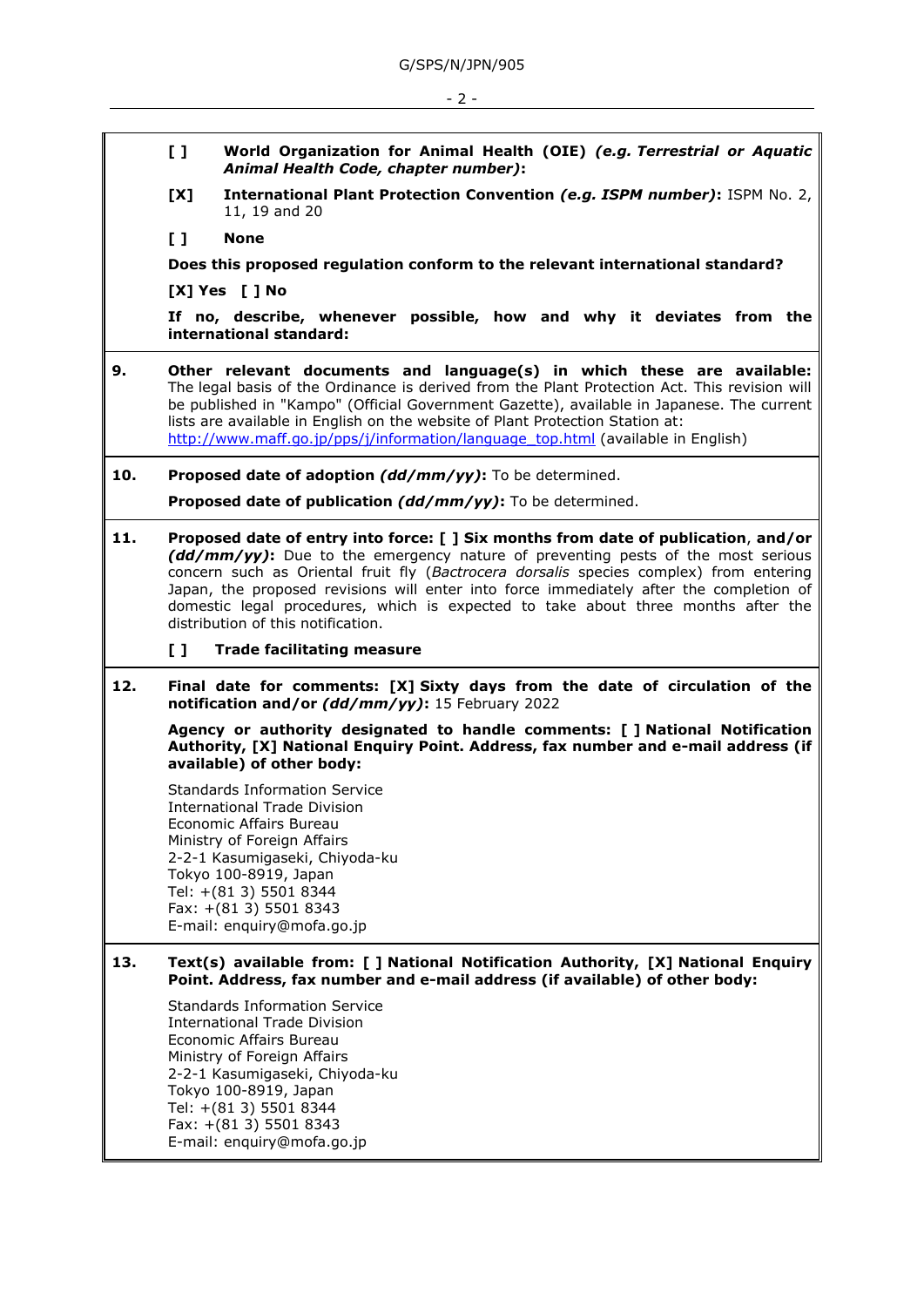# (Annex2) (Last updated: 9 December 2021)

# **Revision of list of the plants subject to field inspection in exporting countries (Annexed table 1-2 of the Ordinance for Enforcement of the Plant Protection Act) and the details of requirements for each of the quarantine pests:**

Note: Underlined regions/countries or plants will be added. Strikethrough regions/countries or plants will be deleted.

### **Common requirements**

The plants must be accompanied by a phytosanitary certificate or a certified copy of the phytosanitary certificate issued by the NPPO of an exporting country to certify that the plants have been inspected and are considered to be free from quarantine pests.

| <b>Item</b> | Region/countries                         | <b>Plants</b>                                         | Quarantine pests      | Requirements                                                             |
|-------------|------------------------------------------|-------------------------------------------------------|-----------------------|--------------------------------------------------------------------------|
| <b>No</b>   |                                          |                                                       |                       |                                                                          |
| 1           | [Asia] India, Indonesia, Cambodia,       | Live plants and plant parts for planting of           | Aleurocanthus woglumi | The plants must fulfill the following specific requirements (i) and (ii) |
|             | Singapore, Sri Lanka, Thailand, China    | the following plants (excluding seeds,                | (citrus blackfly)     | AND the phytosanitary certificate or the certified copy of the           |
|             | (excluding<br>Hong Kong),<br>Nepal,      | fruits and underground part):                         |                       | phytosanitary certificate must include "the required additional          |
|             | Bangladesh,<br>Philippines,<br>Pakistan. | (Persea<br>americana).<br>avocado<br>cashew           |                       | declaration".                                                            |
|             | Bhutan, Viet Nam, Hong Kong,             | (Anacardium occidentale), African mahogany            |                       |                                                                          |
|             | Malaysia, Myanmar, Maldives, Laos,       | (Khaya ivorensis), passion fruit (Passiflora edulis), |                       | (i) The plants are grown at a place of production or a production site   |
|             | [Middle East] United Arab Emirates,      | bay laurel (Laurus nobilis), coconut (Cocos           |                       | (including a plant growth facility where the control against             |
|             | Yemen, Iran, Oman,                       | nucifera), carambola (Averrhoa carambola),            |                       | Aleurocanthus woglumi is carried out.                                    |
|             | [Africa] Uganda, Eswatini, Kenya,        | pomegranate (Punica granatum), sapodilla              |                       | <b>AND</b>                                                               |
|             | Zimbabwe, Seychelles,<br>Tanzania.       | (Manilkara zapota (syn. Achras zapota)), ginger       |                       | (ii) The plants are found to be free from Aleurocanthus woglumi by       |
|             | Republic of South Africa,                | (Zingiber officinale), papaya (Carica papaya),        |                       | inspection at the place of production or the production site at least    |
|             | <b>[North America]</b> United States of  | guava (Psidium guajava), common box (Buxus            |                       | monthly during the three months prior to export. The inspection should   |
|             | America (excluding Hawaiian Islands),    | sempervirens), quince (Cydonia oblonga), mango        |                       | be carried out to determine if eggs, larvae, pupae and adults are not    |
|             | [Latin America] Argentina, Ecuador, El   | (Mangifera indica), litchi (Litchi chinensis), Morus, |                       | present on the underside of leaves, taking into account the              |
|             | Salvador, Guyana, Guatemala, Costa       | Cestrum, Murraya, Coffea, Pyrus, Populus, Musa,       |                       | characteristic of this pest, such as the batches of eggs in a spiral     |
|             | Rica, Colombia, Suriname, Nicaragua,     | Rosa, Annona, Vitis, Hibiscus, Plumeria, Citrus,      |                       | pattern on the undersides of leaves and the signs of black sooty mold    |
|             | West Indies (Antigua and Barbuda,        | Eugenia                                               |                       | on leaves caused by this pest.                                           |
|             | Saint<br>Cuba.<br>Grenada,<br>Jamaica,   |                                                       |                       |                                                                          |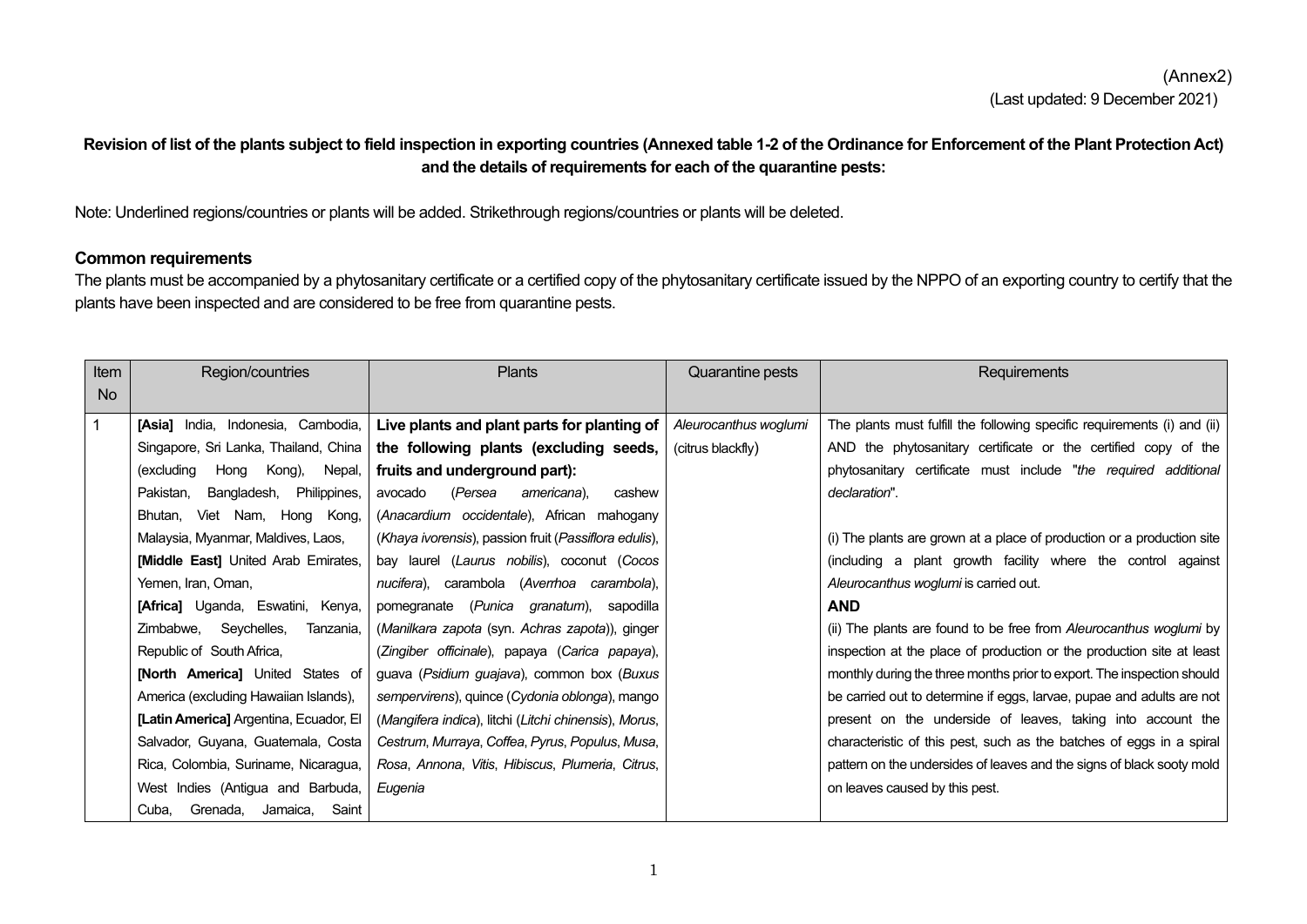|                | Christopher and Nevis, Saint Vincent      |                                                     | The required additional declaration:                                                      |
|----------------|-------------------------------------------|-----------------------------------------------------|-------------------------------------------------------------------------------------------|
|                | and the Grenadines, Saint Lucia,          |                                                     | Fulfills item 1 of the Annexed Table 1-2 of the Ordinance for                             |
|                | Republic,<br>Dominica,<br>Dominican       |                                                     | Enforcement of the Plant Protection Act (MAF Ordinance No73/1950)                         |
|                | Trinidad and Tobago, Haiti, Bahamas,      |                                                     |                                                                                           |
|                | Barbados, including United States         |                                                     |                                                                                           |
|                | Virgin Islands, Aruba, Anguilla, British  |                                                     |                                                                                           |
|                | Virgin Islands, Curacao, Guadalupe,       |                                                     |                                                                                           |
|                | Cayman Islands, Saint Barthelemy,         |                                                     |                                                                                           |
|                | Saint Martin, Turks and Caicos Islands,   |                                                     |                                                                                           |
|                | Puerto Rico, Bonaire, Sint Eustatius and  |                                                     |                                                                                           |
|                | saba, Martinique, Montserrat) Panama,     |                                                     |                                                                                           |
|                | Bermuda islands, Brazil, French           |                                                     |                                                                                           |
|                | Guiana, Venezuela, Belize, Mexico,        |                                                     |                                                                                           |
|                | [Oceania] Christmas Island, Papua         |                                                     |                                                                                           |
|                | New Guinea, Hawaiian Islands              |                                                     |                                                                                           |
|                |                                           |                                                     |                                                                                           |
|                |                                           |                                                     |                                                                                           |
| $\overline{2}$ | India,<br>Taiwan,<br>[Asia]<br>China      | Live plants and plant parts for planting            | Tuta absoluta<br>The plants must fulfill the following specific requirements (i) and (ii) |
|                | (excluding Hong Kong),<br>Nepal,          | (excluding seed and underground parts)              | AND the phytosanitary certificate or the certified copy of the                            |
|                | Pakistan, Bangladesh, Myanmar,            | and cut flowers and cut branches for                | phytosanitary certificate must include "the required additional                           |
|                | [Middle East] Afghanistan, United         | consumption and ornament of the                     | declaration".                                                                             |
|                | Arab Emirates, Yemen, Israel, Iraq, Iran, | following plants:                                   |                                                                                           |
|                | Qatar, Saudi Arabia, Syria, Turkey,       | common bean (kidney bean) (Phaseolus                | (i) The plants are grown at a production site (including a plant growth                   |
|                | Jordan,                                   | vulgaris), tree tobacco (Nicotiana glauca), cape    | facility such as greenhouses or screen houses) where Tuta absoluta                        |
|                | Albania,<br>Azerbaijan,<br>[Europe]       | gooseberry (Physalis peruviana), jimsonweed         | is monitored by traps and controlled for two months prior to harvesting.                  |
|                | Armenia, Italy, Ukraine, Uzbekistan,      | (Datura<br>stramonium),<br>tobacco<br>(Nicotiana    | <b>AND</b>                                                                                |
|                | United Kingdom (Great Britain and         | tabacum), fierce thornapple (Datura ferox), sweet   | (ii) The plants are regularly inspected at the production site during this                |
|                | Northern<br>Ireland), British Channel     | pepper (chili pepper, shishito pepper, bell pepper) | period and found to be free from Tuta absoluta                                            |
|                | Islands,<br>Austria,<br>Netherlands,      | (Capsicum<br>annuum),<br>tomato<br>(including       |                                                                                           |
|                | Kazakhstan,<br>North<br>Macedonia,        | esculentum<br>Solanum<br>Lycopersicon<br>(syn.      | The required additional declaration:                                                      |
|                | Cyprus, Greece, Kyrgyz Republic,          | Solanum arcanum,<br>Solanum<br>lycopersicum),       | Fulfills item 2 of the Annexed Table 1-2 of the Ordinance for                             |
|                | Croatia, Kosovo, Georgia, Switzerland,    | Solanum chilense,<br>Solanum<br>cheesmaniae,        | Enforcement of the Plant Protection Act (MAF Ordinance No73/1950)                         |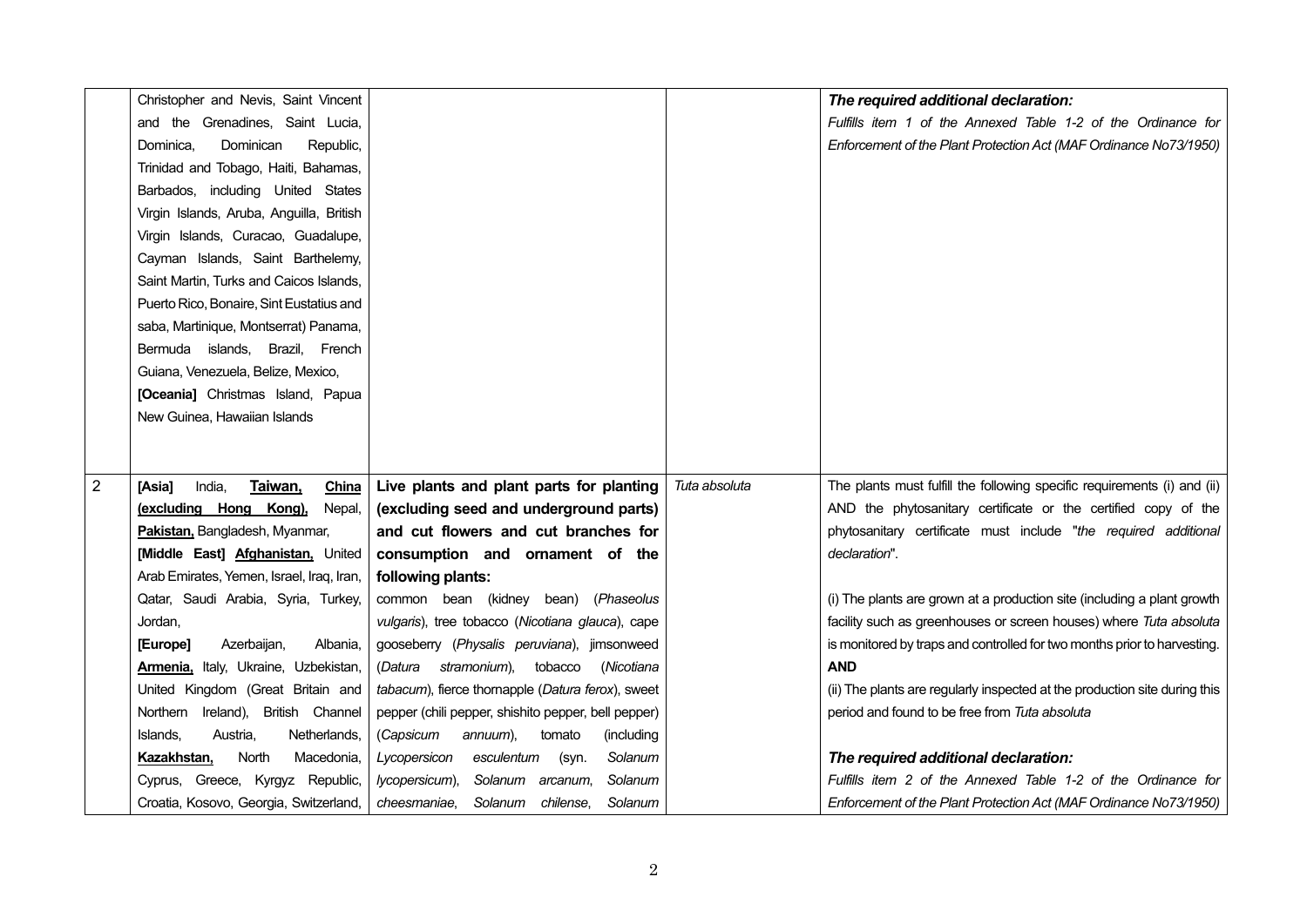| Spain, <b>Slovakia</b> , Slovenia, Serbia, | galapagense, Solanum peruvianum, Solanum            |  |
|--------------------------------------------|-----------------------------------------------------|--|
| Tajikistan,<br>Czech,<br>Germany,          | pimpinellifolium), Salpichroa origanifolia, Lycium, |  |
| Hungary,<br>Turkmenistan,<br>Norway,       | Solanum                                             |  |
| France, Bulgaria, Belgium, Bosnia and      |                                                     |  |
| Herzegovina,<br>Portugal,<br>Malta,        | Fresh fruit of the following plants:                |  |
| Montenegro,<br>Lithuania,<br>Moldova,      | cape gooseberry (Physalis peruviana), tomato        |  |
| Romania, Russia,                           | (including Lycopersicon esculentum<br>(syn.         |  |
| [Africa] Africa (Algeria,<br>Angola,       | Solanum lycopersicum), Solanum arcanum,             |  |
| Uganda, Egypt, Eswatini,<br>Ethiopia,      | Solanum cheesmaniae, Solanum chilense,              |  |
| Eritrea, Ghana, Cabo Verde, Gabon,         | Solanum galapagense, Solanum peruvianum,            |  |
| Cameroon, Gambia, Guinea, Guinea-          | Solanum pimpinellifolium)                           |  |
| Bissau, Kenya, Côte d'Ivoire, Comoros,     |                                                     |  |
| Republic of Congo, Democratic              |                                                     |  |
| Republic of the Congo, Sao Tome and        |                                                     |  |
| Principe, Zambia, Sierra Leone,            |                                                     |  |
| Djibouti, Zimbabwe, Sudan, Equatorial      |                                                     |  |
| Guinea, Seychelles, Senegal, Somalia,      |                                                     |  |
| Tanzania, Chad, Central African            |                                                     |  |
| Republic, Tunisia, Togo, Nigeria,          |                                                     |  |
| Namibia, Niger, Burkina Faso, Burundi,     |                                                     |  |
| Benin, Botswana, Madagascar, Malawi,       |                                                     |  |
| Mali, Republic of South Africa, South      |                                                     |  |
| Sudan,<br>Mauritius,<br>Mauritania,        |                                                     |  |
| Mozambique, Morocco, Libya, Liberia,       |                                                     |  |
| Rwanda, Lesotho, including Canary          |                                                     |  |
| Islands, Saint Helena, Ascension and       |                                                     |  |
| Tristan da Cunha, Western Sahara,          |                                                     |  |
| Mayotte, Reunion),                         |                                                     |  |
| [Latin America] Argentina, Uruguay,        |                                                     |  |
| Ecuador, Costa Rica, Colombia, Chile,      |                                                     |  |
| Haiti, Panama, Paraguay,<br>Brazil,        |                                                     |  |
| Venezuela, Peru, Bolivia                   |                                                     |  |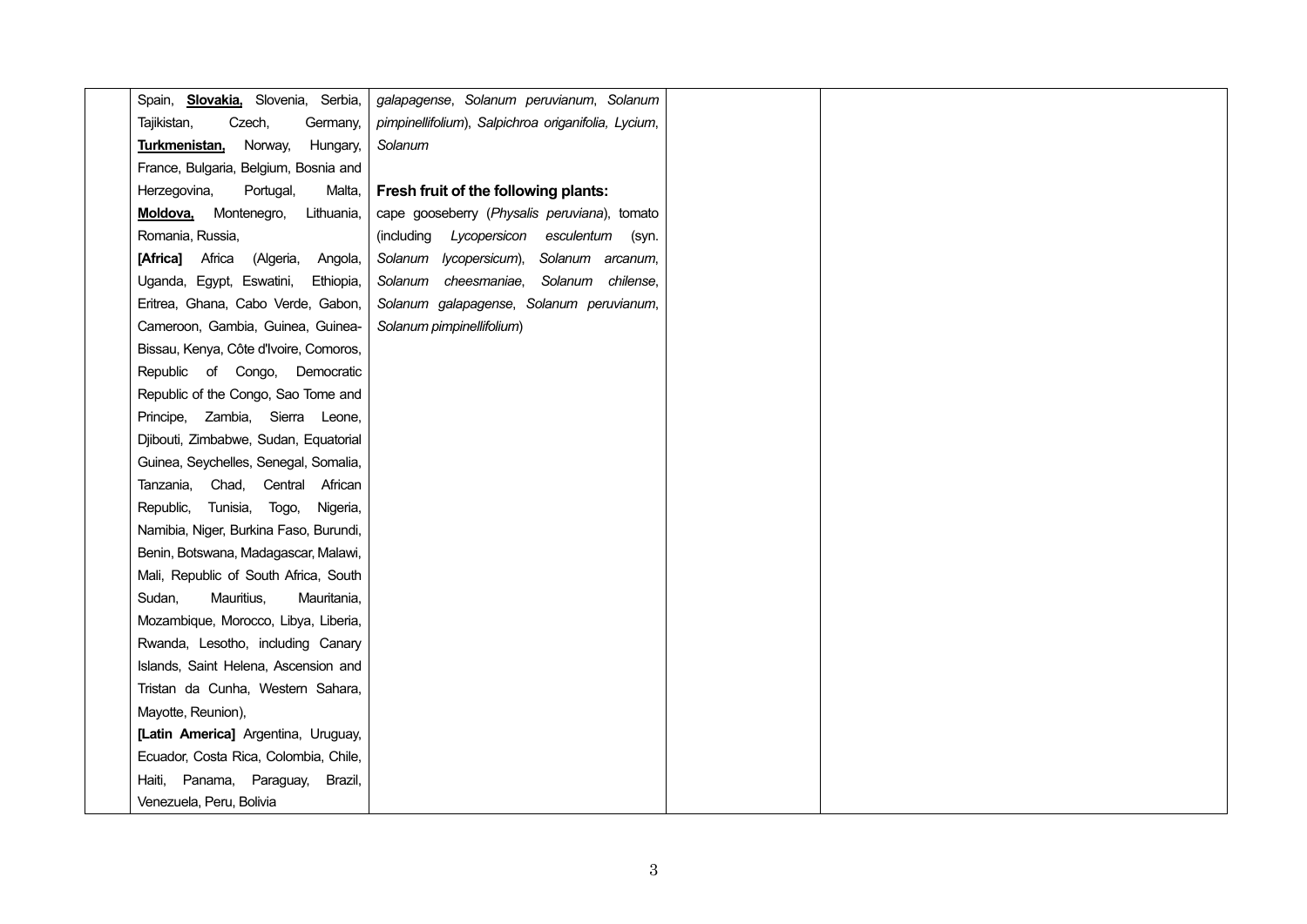| 3 | [Middle East] Turkey,<br>[Europe]<br>Netherlands,<br>Sweden.<br>Germany, France, Belgium, Portugal,<br>[Africa] Republic of South Africa,<br>[North America] United States of<br>America (excluding Hawaiian Islands),<br>[Latin America] Argentina, Mexico | Underground parts of the live plant<br>being capable of planting for cultivation<br>of the following plants:<br>bell heather (Erica cinerea), oyster plant (black<br>salsify) (Scorzonera hispanica), black cohosh<br>(Cimicifuga racemosa), beet (including garden<br>beet, red beet, sugar beet) (Beta vulgaris<br>(including Beta vulgaris var. altissima, Beta<br>vulgaris var. rapa, Beta vulgaris var. rubra)), Iris<br>germanica,<br>tomato<br>(including<br>Lycopersicon<br>Solanum<br>esculentum<br>lycopersicum),<br>(syn.<br>Solanum cheesmaniae,<br>Solanum arcanum,<br>Solanum chilense,<br>Solanum galapagense,<br>Solanum peruvianum, Solanum pimpinellifolium),<br>carrot (Daucus carota (including Daucus carota<br>var. sativa)), potato (Solanum tuberosum), | Meloidogyne chitwoodi<br>(Columbia root-knot<br>nematode) | The plants must fulfill the following specific requirements (i) and (ii)<br>AND the phytosanitary certificate or the certified copy of the<br>phytosanitary certificate must include "the required additional<br>declaration".<br>(i) The plants are grown at a place of production or a production site<br>(including a plant growth facility) where Meloidogyne chitwoodi has not<br>been known to occur or was known to occur previously but has been<br>eradicated.<br><b>AND</b><br>(ii) The plants are inspected at the place of production or the<br>production site during the growing season, and the growing medium<br>and the underground parts of the plants are examined by an<br>appropriate nematological test and found to be free from Meloidogyne<br>chitwoodi. |
|---|-------------------------------------------------------------------------------------------------------------------------------------------------------------------------------------------------------------------------------------------------------------|---------------------------------------------------------------------------------------------------------------------------------------------------------------------------------------------------------------------------------------------------------------------------------------------------------------------------------------------------------------------------------------------------------------------------------------------------------------------------------------------------------------------------------------------------------------------------------------------------------------------------------------------------------------------------------------------------------------------------------------------------------------------------------|-----------------------------------------------------------|-----------------------------------------------------------------------------------------------------------------------------------------------------------------------------------------------------------------------------------------------------------------------------------------------------------------------------------------------------------------------------------------------------------------------------------------------------------------------------------------------------------------------------------------------------------------------------------------------------------------------------------------------------------------------------------------------------------------------------------------------------------------------------------|
|   |                                                                                                                                                                                                                                                             | shrubby cinquefoil (Potentilla fruticosa (syn.<br>Dasiphora fruticosa)), silver birch (Betula<br>verrucosa (syn. Betula pendula)), fly honeysuckle<br>(Lonicera xylosteum), Acer, Dicentra                                                                                                                                                                                                                                                                                                                                                                                                                                                                                                                                                                                      |                                                           | The required additional declaration:<br>Fulfills item 3 of the Annexed Table 1-2 of the Ordinance for<br>Enforcement of the Plant Protection Act (MAF Ordinance No73/1950)                                                                                                                                                                                                                                                                                                                                                                                                                                                                                                                                                                                                        |
| 4 | [Asia] Republic of Korea, Pakistan,                                                                                                                                                                                                                         | Underground parts of the live plant being                                                                                                                                                                                                                                                                                                                                                                                                                                                                                                                                                                                                                                                                                                                                       | Heterodera schachtii                                      | The plants must fulfill the following specific requirements (i) and (ii)                                                                                                                                                                                                                                                                                                                                                                                                                                                                                                                                                                                                                                                                                                          |
|   | [Middle East] Israel, Iraq, Iran, Syria,                                                                                                                                                                                                                    | capable of planting for cultivation of the                                                                                                                                                                                                                                                                                                                                                                                                                                                                                                                                                                                                                                                                                                                                      | (beet cyst eelworm)                                       | AND the phytosanitary certificate or the certified copy of the                                                                                                                                                                                                                                                                                                                                                                                                                                                                                                                                                                                                                                                                                                                    |
|   | Turkey, Jordan,                                                                                                                                                                                                                                             | following plants:                                                                                                                                                                                                                                                                                                                                                                                                                                                                                                                                                                                                                                                                                                                                                               |                                                           | phytosanitary certificate must include "the required additional                                                                                                                                                                                                                                                                                                                                                                                                                                                                                                                                                                                                                                                                                                                   |
|   | [Europe] Ireland, Azerbaijan, Albania,                                                                                                                                                                                                                      | garden rhubarb (Rheum rhabarbarum), tomato                                                                                                                                                                                                                                                                                                                                                                                                                                                                                                                                                                                                                                                                                                                                      |                                                           | declaration".                                                                                                                                                                                                                                                                                                                                                                                                                                                                                                                                                                                                                                                                                                                                                                     |
|   | Armenia, Italy, Ukraine, Uzbekistan,                                                                                                                                                                                                                        | (including<br>Lycopersicon<br>esculentum<br>(syn.                                                                                                                                                                                                                                                                                                                                                                                                                                                                                                                                                                                                                                                                                                                               |                                                           |                                                                                                                                                                                                                                                                                                                                                                                                                                                                                                                                                                                                                                                                                                                                                                                   |
|   | United Kingdom (Great Britain and                                                                                                                                                                                                                           | Solanum arcanum,<br>Solanum lycopersicum),                                                                                                                                                                                                                                                                                                                                                                                                                                                                                                                                                                                                                                                                                                                                      |                                                           | (i) The plants are grown at a place of production or a production site                                                                                                                                                                                                                                                                                                                                                                                                                                                                                                                                                                                                                                                                                                            |
|   | Northern Ireland), Estonia, Austria,                                                                                                                                                                                                                        | cheesmaniae,<br>Solanum<br>chilense,<br>Solanum                                                                                                                                                                                                                                                                                                                                                                                                                                                                                                                                                                                                                                                                                                                                 |                                                           | (including a plant growth facility) where Heterodera schachtii has not                                                                                                                                                                                                                                                                                                                                                                                                                                                                                                                                                                                                                                                                                                            |
|   | Netherlands,<br>Kazakhstan,<br>North                                                                                                                                                                                                                        | Solanum galapagense, Solanum peruvianum,                                                                                                                                                                                                                                                                                                                                                                                                                                                                                                                                                                                                                                                                                                                                        |                                                           | been known to occur or was known to occur previously but has been                                                                                                                                                                                                                                                                                                                                                                                                                                                                                                                                                                                                                                                                                                                 |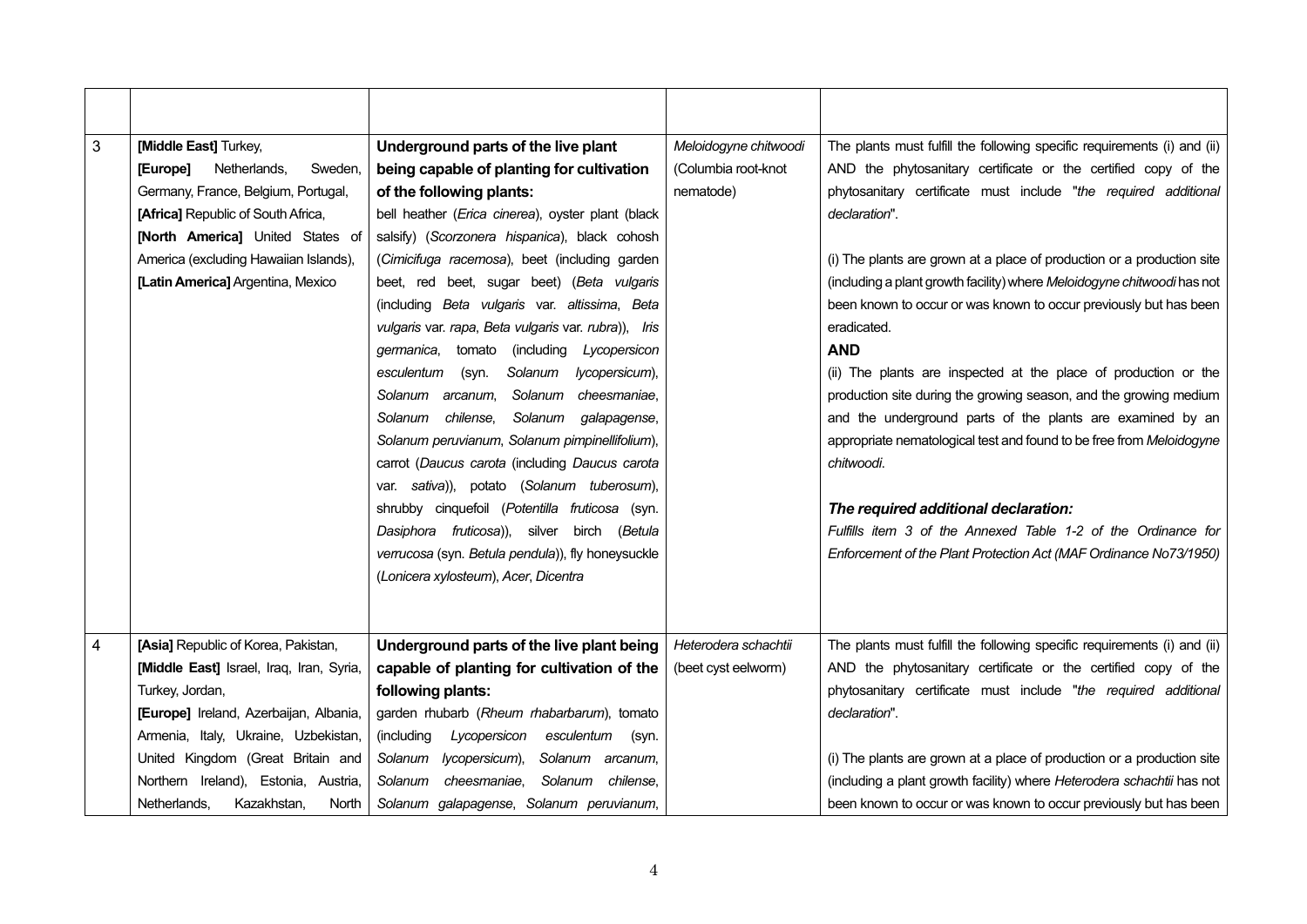|   | Macedonia, Greece, Kyrgyz Republic,     | Solanum pimpinellifolium), spinach (Spinacia           |                       | eradicated.                                                              |
|---|-----------------------------------------|--------------------------------------------------------|-----------------------|--------------------------------------------------------------------------|
|   | Croatia, Kosovo, Georgia, Switzerland,  | oleracea), Brassica, Beta                              |                       | <b>AND</b>                                                               |
|   | Sweden, Spain, Slovakia, Slovenia,      |                                                        |                       | (ii) The plants are inspected at the place of production or the          |
|   | Serbia, Tajikistan, Czech, Denmark,     |                                                        |                       | production site during the growing season, and the growing medium        |
|   | Germany, Turkmenistan,<br>Hungary,      |                                                        |                       | and the underground parts of the plants are examined by an               |
|   | Finland, France, Bulgaria, Belarus,     |                                                        |                       | appropriate nematological test and found to be free from Heterodera      |
|   | Bosnia<br>Belgium,<br>Poland,<br>and    |                                                        |                       | schachtii.                                                               |
|   | Portugal,<br>Herzegovina,<br>Moldova,   |                                                        |                       |                                                                          |
|   | Montenegro,<br>Latvia,<br>Lithuania,    |                                                        |                       | The required additional declaration:                                     |
|   | Romania, Russia,                        |                                                        |                       | Fulfills item 4 of the Annexed Table 1-2 of the Ordinance for            |
|   | [Africa] Egypt, Cabo Verde, Canary      |                                                        |                       | Enforcement of the Plant Protection Act (MAF Ordinance No73/1950)        |
|   | Islands, Gambia, Senegal, Republic of   |                                                        |                       |                                                                          |
|   | South Africa, Morocco, Libya,           |                                                        |                       |                                                                          |
|   | [North America] United States of        |                                                        |                       |                                                                          |
|   | America (excluding Hawaiian Islands),   |                                                        |                       |                                                                          |
|   | Canada,                                 |                                                        |                       |                                                                          |
|   | [Latin America] Chile, Peru, Mexico     |                                                        |                       |                                                                          |
|   | [Oceania] Australia, New Zealand,       |                                                        |                       |                                                                          |
|   | Hawaiian Islands                        |                                                        |                       |                                                                          |
|   |                                         |                                                        |                       |                                                                          |
|   |                                         |                                                        |                       |                                                                          |
| 5 | [Europe] United Kingdom (Great          | Underground parts of the live plant being              | Meloidogyne fallax    | The plants must fulfill the following specific requirements (i) and (ii) |
|   | Britain and<br>Northern<br>Ireland),    | capable of planting for cultivation of the             | (false Columbia root- | AND the phytosanitary certificate or the certified copy of the           |
|   | Netherlands,<br>Switzerland,<br>France, | following plants:                                      | knot nematode)        | phytosanitary certificate must include "the required additional          |
|   | Belgium,                                | asparagus (Asparagus officinalis (including            |                       | declaration".                                                            |
|   | [Oceania] Australia, New Zealand        | Asparagus officinalis var. altilis)), Japanese maple   |                       |                                                                          |
|   |                                         | (Acer palmatum), strawberry (Fragaria x                |                       | (i) The plants are grown at a place of production or a production site   |
|   |                                         | oyster<br>plant (black salsify)<br>ananassa).          |                       | (including a plant growth facility) where Meloidogyne fallax has not     |
|   |                                         | (Scorzonera hispanica), golden chain (Laburnum         |                       | been known to occur or was known to occur previously but has been        |
|   |                                         | anagyroides), beet (including garden beet, red         |                       | eradicated.                                                              |
|   |                                         | beet, sugar beet) (Beta vulgaris (including Beta       |                       | <b>AND</b>                                                               |
|   |                                         | vulgaris var. altissima, Beta vulgaris var. rapa, Beta |                       | (ii) The plants are inspected at the place of production or the          |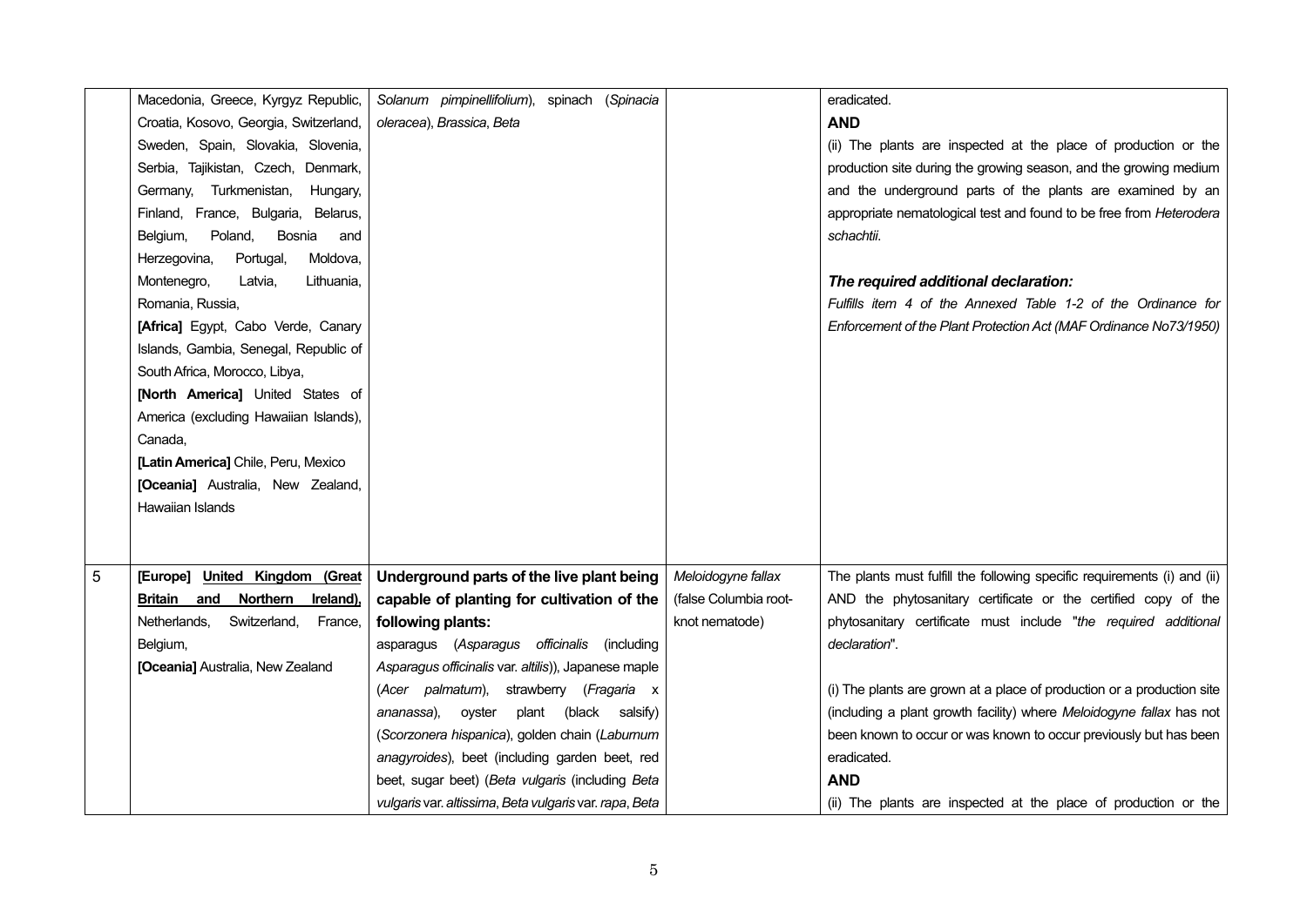|   |                                                                                                                                                                                                                                                                                                                                                                                                                                                              | (including<br>rubra)),<br>vulgaris<br>var.<br>tomato<br>Lycopersicon<br>esculentum<br>(syn.<br>Solanum<br>Solanum arcanum,<br>Solanum<br>lycopersicum),<br>cheesmaniae.<br>Solanum<br>chilense,<br>Solanum<br>galapagense, Solanum peruvianum, Solanum<br>pimpinellifolium), carrot (Daucus carota (including<br>Daucus carota var. sativa)), potato (Solanum<br>tuberosum),<br>Chionodoxa<br>luciliae,<br>garden<br>monkshood (Aconitum napellus), silver birch<br>(Betula verrucosa (syn. Betula pendula)), leek<br>(Allium ampeloprasum), fly honeysuckle<br>(Lonicera xylosteum), Dicentra                                                                                                                                                                                                                                                                                    |                                                    | production site during the growing season, and the growing medium<br>and the underground parts of the plants are examined by an<br>appropriate nematological test and found to be free from Meloidogyne<br>fallax.<br>The required additional declaration:<br>Fulfills item 5 of the Annexed Table 1-2 of the Ordinance for<br>Enforcement of the Plant Protection Act (MAF Ordinance No73/1950)                                                                                                                                                                                                                                                                                                                                                                                                                                                                                           |
|---|--------------------------------------------------------------------------------------------------------------------------------------------------------------------------------------------------------------------------------------------------------------------------------------------------------------------------------------------------------------------------------------------------------------------------------------------------------------|-----------------------------------------------------------------------------------------------------------------------------------------------------------------------------------------------------------------------------------------------------------------------------------------------------------------------------------------------------------------------------------------------------------------------------------------------------------------------------------------------------------------------------------------------------------------------------------------------------------------------------------------------------------------------------------------------------------------------------------------------------------------------------------------------------------------------------------------------------------------------------------|----------------------------------------------------|--------------------------------------------------------------------------------------------------------------------------------------------------------------------------------------------------------------------------------------------------------------------------------------------------------------------------------------------------------------------------------------------------------------------------------------------------------------------------------------------------------------------------------------------------------------------------------------------------------------------------------------------------------------------------------------------------------------------------------------------------------------------------------------------------------------------------------------------------------------------------------------------|
| 6 | [Asia] India,<br>[Europe] Azerbaijan, Armenia, Ukraine,<br>Uzbekistan, United Kingdom (Great<br>Britain and Northern Ireland), Estonia,<br>Netherlands,<br>Kazakhstan,<br>Kyrgyz<br>Tajikistan,<br>Republic,<br>Georgia,<br>Finland,<br>Turkmenistan,<br>Belarus,<br>Moldova, Latvia, Lithuania, Russia,<br>[North America] United States of<br>America (excluding Hawaiian Islands),<br>[Latin America] Argentina, Ecuador,<br>Chile, Peru, Bolivia, Mexico | Underground parts of the live plant<br>being capable of planting for cultivation<br>of the following plants:<br>shadscale saltbush (Atriplex<br>confertifolia),<br>bean (kidney bean) (Phaseolus<br>common<br>Opuntia tortispina (syn. Opuntia<br>vulgaris),<br>macrorhiza), Opuntia fragilis, red-stemmed filaree<br>(Erodium<br>cicutarium), cucumber (Cucumis<br>sativus), Salsola kali, Chenopodium album,<br>purslane (Portulaca oleracea), radish (Raphanus<br>sativus), Gaillardia pulchella, sweet pepper (chili<br>pepper, shishito pepper, bell pepper) (Capsicum<br>(including<br>annuum),<br>tomato<br>Lycopersicon<br>Solanum<br>lycopersicum),<br>esculentum<br>(syn.<br>Solanum cheesmaniae,<br>Solanum arcanum,<br>Solanum galapagense,<br>chilense,<br>Solanum<br>Solanum peruvianum, Solanum pimpinellifolium),<br>puncture vine (Tribulus terrestris), salsify | Nacobbus aberrans<br>(false root-knot<br>nematode) | The plants must fulfill the following specific requirements (i) and (ii)<br>AND the phytosanitary certificate or the certified copy of the<br>phytosanitary certificate must include "the required additional<br>declaration".<br>(i) The plants are grown at a place of production/ a production site<br>(including a plant growth facility) / a field where Nacobbus aberrans<br>has not been known to occur or was known to occur previously but<br>has been eradicated.<br><b>AND</b><br>(ii) The plants are inspected at the place of production or the<br>production site during the growing season, and the growing medium<br>and the underground parts of the plants are examined by an<br>appropriate nematological test and found to be free from Nacobbus<br>aberrans.<br>The required additional declaration:<br>Fulfills item 6 of the Annexed Table 1-2 of the Ordinance for |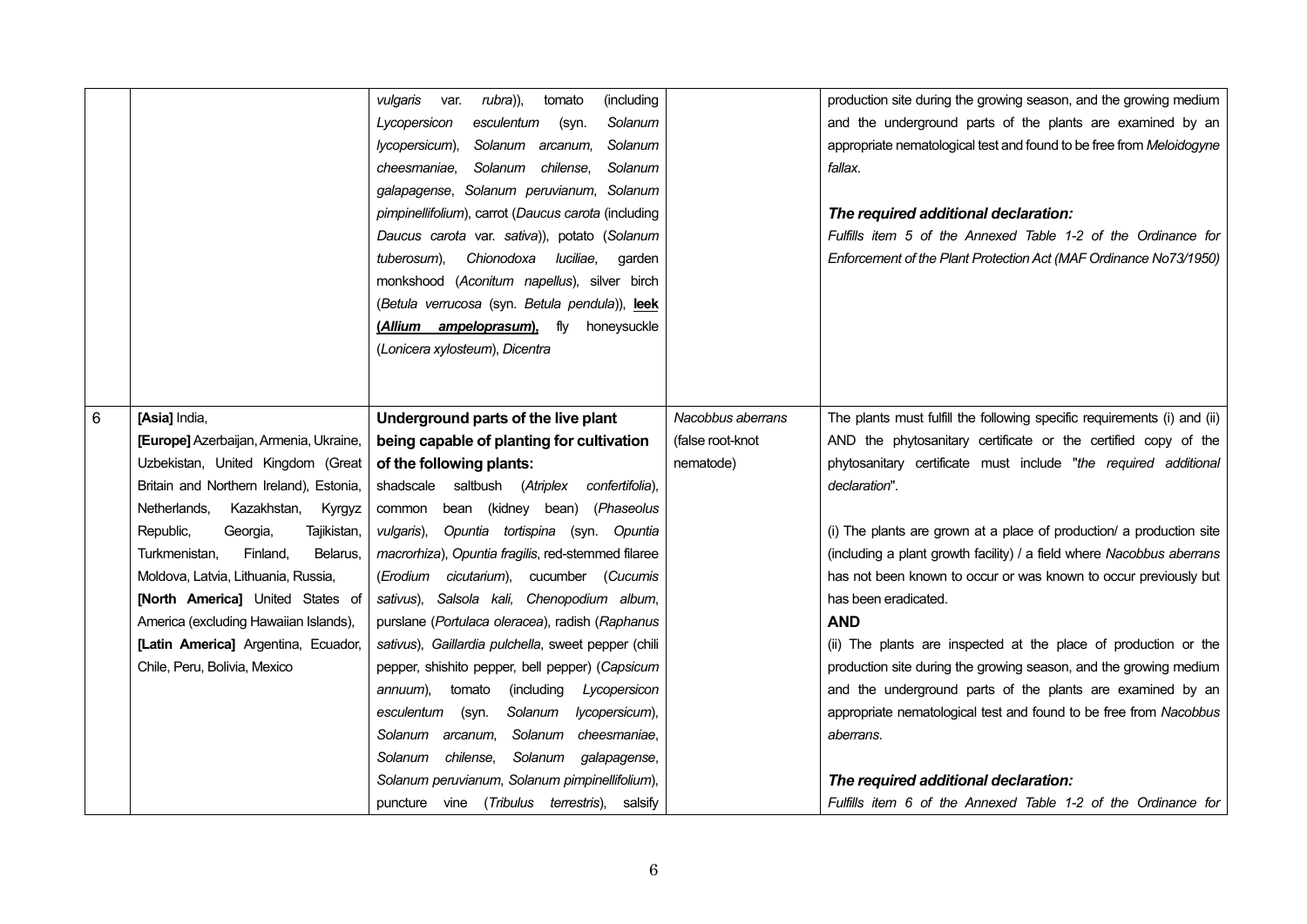|                |                                                   | (Tragopogon porrifolius),<br>potato<br>(Solanum<br>tuberosum), summer squash (Cucurbita pepo),<br>Bassia scoparia (syn. Kochia scoparia), spinach<br>(Spinacia oleracea), Mammillaria vivipara (syn.<br>Coryphantha vivipara, Escobaria vivipara),<br>Brassica, Beta |                      | Enforcement of the Plant Protection Act (MAF Ordinance No73/1950)                                                                                  |
|----------------|---------------------------------------------------|----------------------------------------------------------------------------------------------------------------------------------------------------------------------------------------------------------------------------------------------------------------------|----------------------|----------------------------------------------------------------------------------------------------------------------------------------------------|
| $\overline{7}$ | [Asia] India, Indonesia, Singapore, Sri           | Underground parts of the live plant                                                                                                                                                                                                                                  | Radopholus similis   | The plants must fulfill the following specific requirements (i) and (ii)                                                                           |
|                | Lanka, Thailand, China (excluding                 | being capable of planting for cultivation                                                                                                                                                                                                                            | (burrowing nematode) | AND the phytosanitary certificate or the certified copy of the                                                                                     |
|                | Hong Kong), Pakistan, Bangladesh,                 | of the following plants:                                                                                                                                                                                                                                             |                      | phytosanitary certificate must include "the required additional                                                                                    |
|                | Philippines, Viet Nam, Hong Kong,                 | avocado (Persea americana), turmeric (Curcuma                                                                                                                                                                                                                        |                      | declaration".                                                                                                                                      |
|                | Malaysia,                                         | longa), Epipremnum aureum, okra (Abelmoschus                                                                                                                                                                                                                         |                      |                                                                                                                                                    |
|                | [Middle East] Oman,<br>[Europe] United Kingdom    | <b>Hibiscus</b><br>esculentus<br>(syn.<br>esculentus)),<br>Cyrtosperma chamissonis<br>(syn. Cyrtosperma                                                                                                                                                              |                      | (i) The plants are grown at a place of production/ a production site<br>(including a plant growth facility) / a field where Radopholus similis has |
|                | (Great<br>Northern<br>and<br>Ireland),<br>Britain | merkusii),<br>Monterey<br>(Cupressus                                                                                                                                                                                                                                 |                      | not been known to occur or was known to occur previously but has                                                                                   |
|                | Netherlands.<br>Denmark,<br>Germany,              | cypress<br>macrocarpa), West Indian cockscomb (Celosia                                                                                                                                                                                                               |                      | been eradicated.                                                                                                                                   |
|                | France, Belgium, Poland,                          | nitida), coconut (Cocos nucifera), taro (Colocasia                                                                                                                                                                                                                   |                      | <b>AND</b>                                                                                                                                         |
|                | [Africa] Uganda, Egypt,<br>Ethiopia,              | esculenta), sugarcane (Saccharum officinarum),                                                                                                                                                                                                                       |                      | (ii) The plants are inspected at the place of production or the                                                                                    |
|                | Ghana, Gabon, Cameroon, Guinea,                   | ginger (Zingiber officinale), edible canna (Canna                                                                                                                                                                                                                    |                      | production site during the growing season, and the growing medium                                                                                  |
|                | Côte d'Ivoire, Democratic<br>Kenya,               | edulis), greater yam (Dioscorea alata), tea plant                                                                                                                                                                                                                    |                      | and the underground parts of the plants are examined by an                                                                                         |
|                | Republic of the Congo, Zambia,                    | (Camellia sinensis (syn. Thea sinensis)), corn                                                                                                                                                                                                                       |                      | appropriate nematological test and found to be free from Radopholus                                                                                |
|                | Zimbabwe, Sudan, Senegal, Somalia,                | (Zea mays), tomato (including Lycopersicon                                                                                                                                                                                                                           |                      | similis.                                                                                                                                           |
|                | Tanzania.<br>Nigeria,<br>Madagascar,              | (syn. Solanum<br>esculentum<br>lycopersicum),                                                                                                                                                                                                                        |                      |                                                                                                                                                    |
|                | Malawi, Republic of South Africa, South           | Solanum arcanum,<br>Solanum cheesmaniae,                                                                                                                                                                                                                             |                      | The required additional declaration:                                                                                                               |
|                | Sudan, Mozambique, Reunion,                       | Solanum galapagense,<br>Solanum<br>chilense,                                                                                                                                                                                                                         |                      | Fulfills item 7 of the Annexed Table 1-2 of the Ordinance for                                                                                      |
|                | [North America] United States of                  | Solanum peruvianum, Solanum pimpinellifolium),                                                                                                                                                                                                                       |                      | Enforcement of the Plant Protection Act (MAF Ordinance No73/1950)                                                                                  |
|                | America (excluding Hawaiian Islands),             | eggplant (Solanum melongena), potato (Solanum                                                                                                                                                                                                                        |                      |                                                                                                                                                    |
|                | Canada.                                           | tuberosum), sugar-apple (Annona squamosa),                                                                                                                                                                                                                           |                      |                                                                                                                                                    |
|                | [Latin America] Ecuador, El Salvador,             | betel palm (Areca catechu), Mexican white cedar                                                                                                                                                                                                                      |                      |                                                                                                                                                    |
|                | Cuba,<br>Guatemala,<br>Guadeloupe,                | (Cupressus lusitanica), groundnut (excluding                                                                                                                                                                                                                         |                      |                                                                                                                                                    |
|                | Costa Rica, Colombia,<br>Grenada,                 | seeds without pod) (Arachis hypogaea), Calathea,                                                                                                                                                                                                                     |                      |                                                                                                                                                    |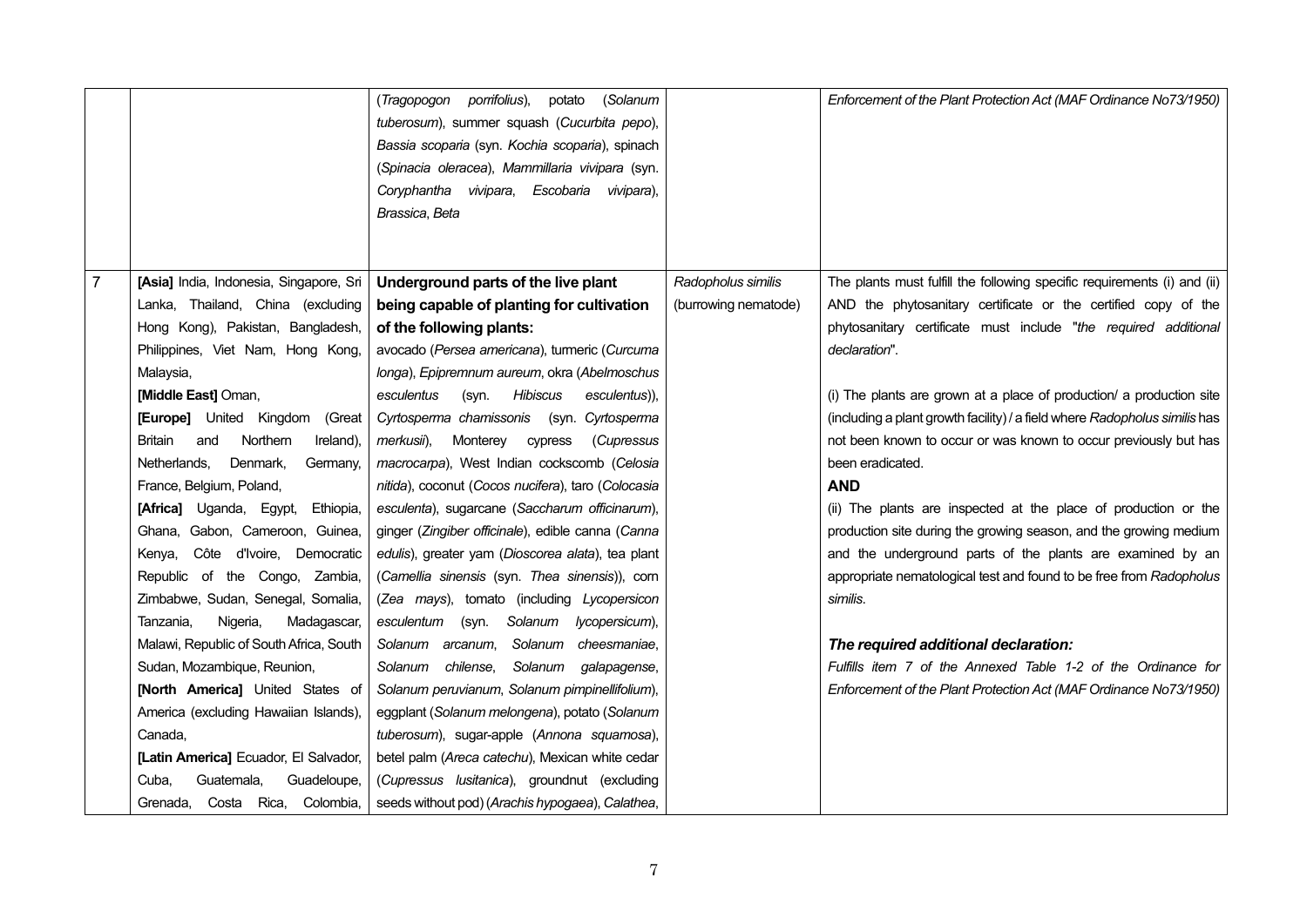|   | Jamaica, Suriname, Saint Vincent and     | Maranta, Coffea, Piper, Musa, Philodendron,         |                         |                                                                          |
|---|------------------------------------------|-----------------------------------------------------|-------------------------|--------------------------------------------------------------------------|
|   | the Grenadines, Saint Lucia, Dominica,   | Bucephalandra, Beta, Monstera                       |                         |                                                                          |
|   | Dominican Republic, Trinidad and         |                                                     |                         |                                                                          |
|   | Tobago, Nicaragua, Panama, Puerto        | Live plants and plant parts for planting of         |                         |                                                                          |
|   | Rico, Brazil, Venezuela, Belize, Peru,   | the following plants (excluding seeds and           |                         |                                                                          |
|   | Martinique, Mexico,                      | fruits):                                            |                         |                                                                          |
|   | [Oceania] American Samoa, Australia,     | Anubias, Anthurium                                  |                         |                                                                          |
|   | Samoa, Tonga, Niue, New Caledonia,       |                                                     |                         |                                                                          |
|   | Norfolk Island (Australia), Papua New    |                                                     |                         |                                                                          |
|   | Guinea, Hawaiian Islands, Fiji           |                                                     |                         |                                                                          |
|   |                                          |                                                     |                         |                                                                          |
|   |                                          |                                                     |                         |                                                                          |
| 8 | [Asia] India, Sri Lanka, Thailand,       | Underground parts of the live plant being           | Meloidogyne enterolobii | The plants must fulfill the following specific requirements (i) and (ii) |
|   | Taiwan, China (excluding Hong Kong),     | capable of planting for cultivation of              |                         | AND the phytosanitary certificate or the certified copy of the           |
|   | Viet Nam,                                | following plants:                                   |                         | phytosanitary certificate must include "the required additional          |
|   | [Europe] Switzerland, Portugal,          | chinese elm (Ulmus parvifolia), hemp (Cannabis      |                         | declaration".                                                            |
|   | [Africa] Kenya, Côte d'Ivoire, Senegal,  | sativa), acerola (Malpighia emarginata (including   |                         |                                                                          |
|   | Togo, Nigeria, Niger, Burkina Faso,      | Malpighia glabra (syn. Malpighia punicifolia))),    |                         | (i) The plants are grown at a place of production or a production site   |
|   | Benin, Malawi, Republic of South Africa, | Camellia oleifera, arabica coffee (Coffea arabica), |                         | (including a plant growth facility) where Meloidogyne enterolobii has    |
|   | Mozambique,                              | Angelonia angustifolia, Elaeocarpus decipiens,      |                         | not been known to occur or was known to occur previously but has         |
|   | [North America] United States of         | (Enterolobium<br>earpod<br>tree<br>pacara           |                         | been eradicated.                                                         |
|   | America (excluding Hawaiian Islands),    | contortisiliquum),<br>Oeceoclades<br>maculata,      |                         | <b>AND</b>                                                               |
|   | [Latin America] Guatemala, Costa         | Callistemon<br>viminalis,<br>(Manihot<br>cassava    |                         | (ii) The plants are inspected at the place of production or the          |
|   | Rica, West Indies (Antigua and           | cucumber<br>esculenta),<br>(Cucumis<br>sativus),    |                         | production site during the growing season, and the growing medium        |
|   | Barbuda, Cuba, Grenada, Jamaica,         | arrowroot (Maranta arundinacea),<br>Gardenia        |                         | and the underground parts of the plants are examined by an               |
|   | Saint Christopher and Nevis, Saint       | jasminoides, Clerodendrum ugandense, black          |                         | appropriate nematological test and found to be free from Meloidogyne     |
|   | Vincent and the Grenadines, Saint        | mulberry (Morus nigra), mulberry weed (Fatoua       |                         | enterolobii.                                                             |
|   | Lucia, Dominica, Dominican Republic,     | villosa), upland cotton (Gossypium hirsutum),       |                         |                                                                          |
|   | Trinidad and Tobago, Haiti, Bahamas,     | Cereus hildmannianus, Bidens pilosa, cowpea         |                         | The required additional declaration:                                     |
|   | Barbados, including United States        | (Vigna unguiculata (including Vigna unguiculata     |                         | Fulfills item 8 of the Annexed Table 1-2 of the Ordinance for            |
|   | Virgin Islands, Aruba, Anguilla, British | var. sesquipedalis)), sweet potato (Ipomoea         |                         | Enforcement of the Plant Protection Act (MAF Ordinance No73/1950)        |
|   | Virgin Islands, Curacao, Guadalupe,      | batatas (including Ipomoea batatas var. edulis)),   |                         |                                                                          |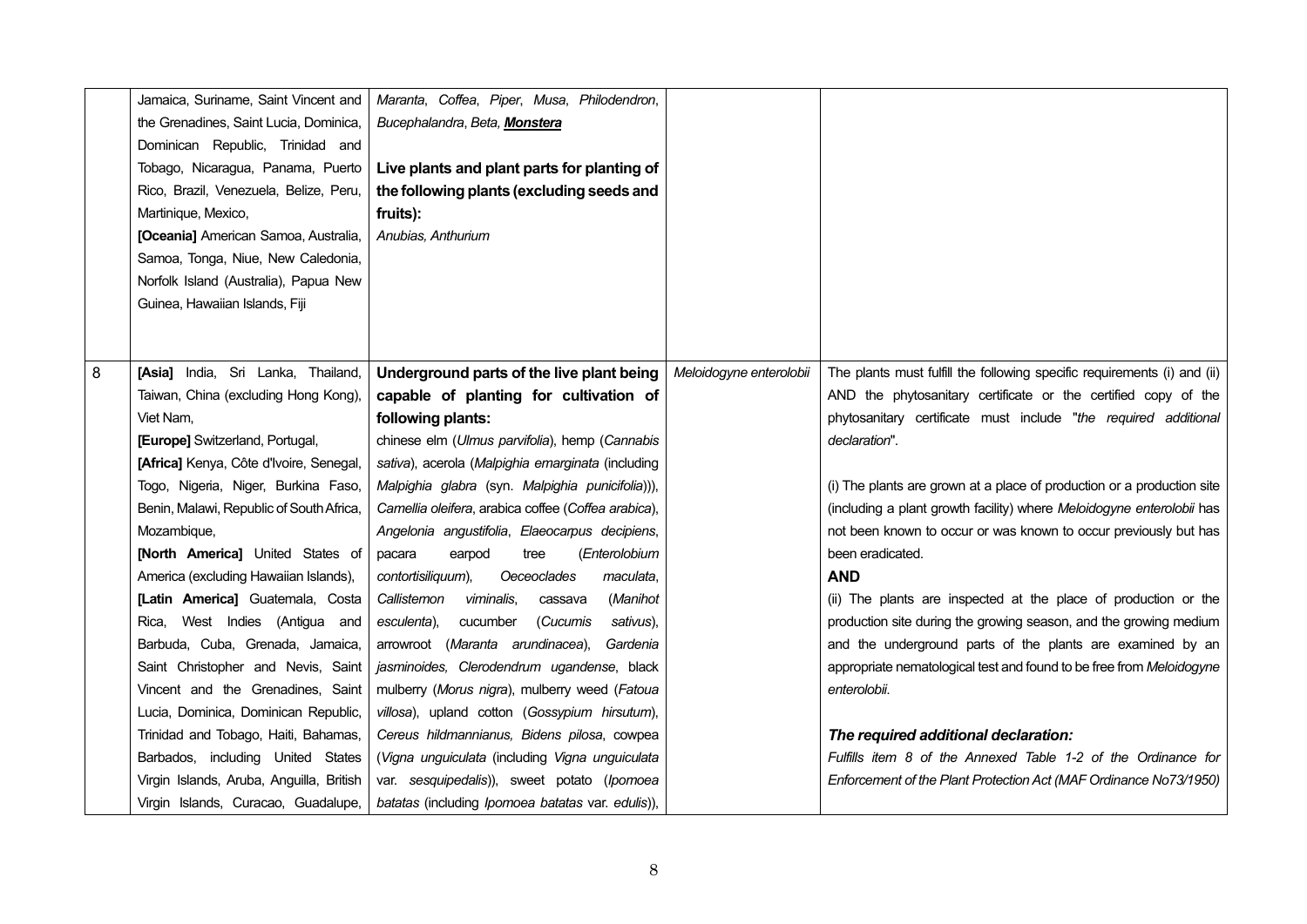| Cayman Islands, Saint Barthelemy,        | cape gooseberry (Physalis peruviana), ginger         |
|------------------------------------------|------------------------------------------------------|
| Saint Martin, Turks and Caicos Islands,  | (Zingiber officinale), dwarf poinsettia (Euphorbia   |
| Puerto Rico, Bonaire, Sint Eustatius and | cyathophora (syn. Euphorbia heterophylla,            |
| saba, Martinique, Montserrat), Brazil,   | Poinsettia cyathophora)), poinsettia (Euphorbia      |
| Venezuela, Mexico                        | pulcherrima),<br>queen palm (Arecastrum              |
|                                          | romanzoffianum (syn. Syagrus romanzoffianum)),       |
|                                          | Dioscorea rotundata, wax myrtle (Myrica cerifera),   |
|                                          | watermelon (Citrullus lanatus (syn. Citrullus        |
|                                          | vulgaris)), Stenocereus queretaroensis, carpet       |
|                                          | bugle (Ajuga reptans), cup of gold vine (Solandra    |
|                                          | maxima), soybean (Glycine max), tobacco              |
|                                          | (Nicotiana tabacum), Jerusalem cherry (Solanum       |
|                                          | pseudocapsicum),<br>Erechtites<br>hieraciifolius,    |
|                                          | Tibouchina elegans, glossy nightshade (Solanum       |
|                                          | americanum), sweet pepper (chili pepper, shishito    |
|                                          | pepper, bell pepper) (Capsicum annuum), white        |
|                                          | mulberry (Morus alba), tomato<br>(including          |
|                                          | Lycopersicon esculentum (syn.<br>Solanum             |
|                                          | lycopersicum), Solanum arcanum, Solanum              |
|                                          | cheesmaniae, Solanum chilense, Solanum               |
|                                          | galapagense, Solanum peruvianum, Solanum             |
|                                          | pimpinellifolium), eggplant (Solanum melongena),     |
|                                          | jujube (Ziziphus jujuba (including Ziziphus jujuba   |
|                                          | var. <i>inermis</i> )), Solanum scabrum, coleus      |
|                                          | (Plectranthus scutellarioides (syn. Solenostemon     |
|                                          | scutellarioides)), carrot (Daucus carota (including  |
|                                          | Daucus carota var. sativa)), elongate paulownia      |
|                                          | (Paulownia elongata), baobab (Adansonia              |
|                                          | digitata), crimson bottlebrush (Callistemon citrinus |
|                                          | (syn. Callistemon lanceolatus)), jack fruit          |
|                                          | (Artocarpus heterophyllus), guava (Psidium           |
|                                          | cape honeysuckle (Tecomaria<br>guajava),             |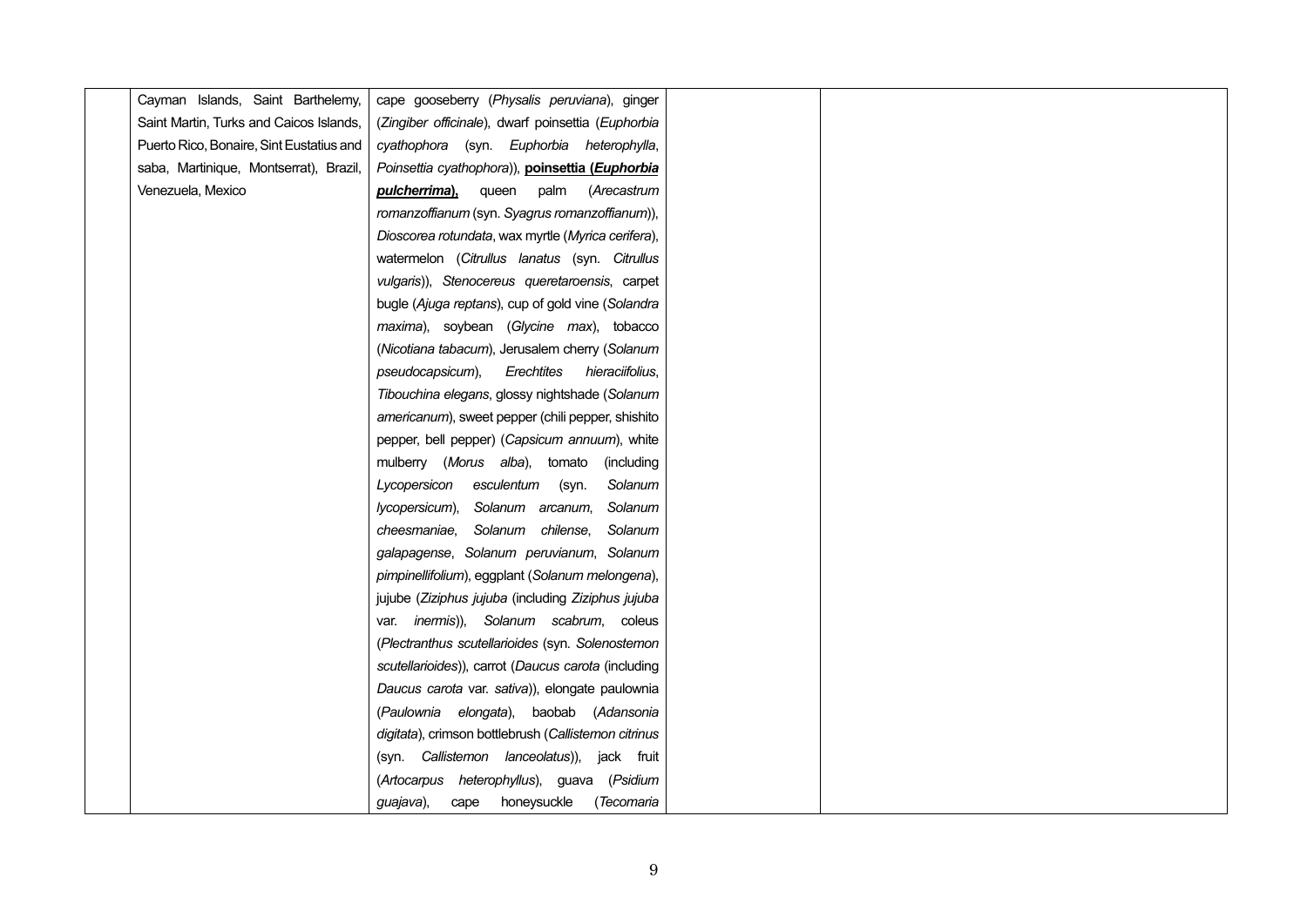|    |                                                    | cydoniifolia, summer<br>capensis),<br>Byrsonima<br>squash (Cucurbita pepo), Musa acuminata (syn.<br>Musa nana), Morus celtidifolia, Jamaican<br>poinsettia (Euphorbia<br>punicea), Hylocereus,<br>Liriope, Lampranthus |                             |                                                                                                       |
|----|----------------------------------------------------|------------------------------------------------------------------------------------------------------------------------------------------------------------------------------------------------------------------------|-----------------------------|-------------------------------------------------------------------------------------------------------|
|    |                                                    |                                                                                                                                                                                                                        |                             |                                                                                                       |
| 9  | [Asia] India, Pakistan,                            | Underground parts of the live plant being                                                                                                                                                                              | Xiphinema index (fan-       | The plants must fulfill the following specific requirements (i) and (ii)                              |
|    | [Middle East] Israel, Iraq, Iran, Turkey,          | capable of planting for cultivation of                                                                                                                                                                                 | leaf virus nematode)        | AND the phytosanitary certificate or the certified copy of the                                        |
|    | Lebanon,                                           | following plants:                                                                                                                                                                                                      |                             | phytosanitary certificate must include "the required additional                                       |
|    | [Europe] Azerbaijan, Albania, Armenia,             | Ampelopsis aconitifolia, strawberry (Fragaria x                                                                                                                                                                        |                             | declaration".                                                                                         |
|    | Italy, Ukraine, Uzbekistan, Austria,               | ananassa), olive (Olea europaea), Cupressus                                                                                                                                                                            |                             |                                                                                                       |
|    | North Macedonia, Cyprus, Greece,                   | sempervirens (syn. Cupressus pyramidalis), globe                                                                                                                                                                       |                             | (i) The plants are grown at a place of production or a production site                                |
|    | Croatia, Kosovo, Switzerland, Spain,               | amaranth (Gomphrena globosa), Boston ivy                                                                                                                                                                               |                             | (including a plant growth facility) where Xiphinema index has not been                                |
|    | Slovenia, Serbia, Tajikistan, Germany,             | (Parthenocissus tricuspidata), white mulberry                                                                                                                                                                          |                             | known to occur or was known to occur previously but has been                                          |
|    | Turkmenistan,<br>Hungary,<br>France,               | (Morus alba), tomato (including Lycopersicon                                                                                                                                                                           |                             | eradicated.                                                                                           |
|    | Bulgaria, Bosnia and Herzegovina,                  | (syn. Solanum<br>esculentum<br>lycopersicum),                                                                                                                                                                          |                             | <b>AND</b>                                                                                            |
|    | Poland, Portugal, Malta, Moldova,                  | Solanum cheesmaniae,<br>Solanum arcanum,                                                                                                                                                                               |                             | (ii) The plants are inspected at the place of production or the                                       |
|    | Montenegro, Romania,                               | Solanum chilense,<br>Solanum galapagense,                                                                                                                                                                              |                             | production site during the growing season, and the growing medium                                     |
|    | [Africa] Algeria, Canary<br>Islands,               | Solanum peruvianum, Solanum pimpinellifolium),                                                                                                                                                                         |                             | and the underground parts of the plants are examined by an                                            |
|    | Republic of South Africa,                          | annual nettle (Urtica urens), petunias (Petunia),                                                                                                                                                                      |                             | appropriate nematological test and found to be free from Xiphinema                                    |
|    | [North America] United States of                   | wild tobacco (Nicotiana rustica), Chenopodium,                                                                                                                                                                         |                             | index.                                                                                                |
|    | America (excluding Hawaiian Islands),              | Ficus, Prunus, Pistacia, Solanum, Rosa, Vitis,                                                                                                                                                                         |                             |                                                                                                       |
|    | [Latin America] Argentina, Chile,<br>Brazil, Peru, | Pinus, Citrus                                                                                                                                                                                                          |                             | The required additional declaration:<br>Fulfills item 9 of the Annexed Table 1-2 of the Ordinance for |
|    | [Oceania] Australia                                |                                                                                                                                                                                                                        |                             | Enforcement of the Plant Protection Act (MAF Ordinance No73/1950)                                     |
|    |                                                    |                                                                                                                                                                                                                        |                             |                                                                                                       |
|    |                                                    |                                                                                                                                                                                                                        |                             |                                                                                                       |
| 10 | [Asia] India, Taiwan, China (excluding             | Seeds for planting of the following plants:                                                                                                                                                                            | Fusarium oxysporum f.       | The plants must fulfill the following specific requirements (i) and (ii)                              |
|    | Hong Kong),                                        | pea (Pisum sativum)                                                                                                                                                                                                    | sp. <i>pisi</i> (near-wilt) | AND the phytosanitary certificate or the certified copy of the                                        |
|    | [Europe] Azerbaijan, Armenia, Italy,               |                                                                                                                                                                                                                        |                             | phytosanitary certificate must include "the required additional                                       |
|    | Ukraine, Uzbekistan, United Kingdom                |                                                                                                                                                                                                                        |                             | declaration".                                                                                         |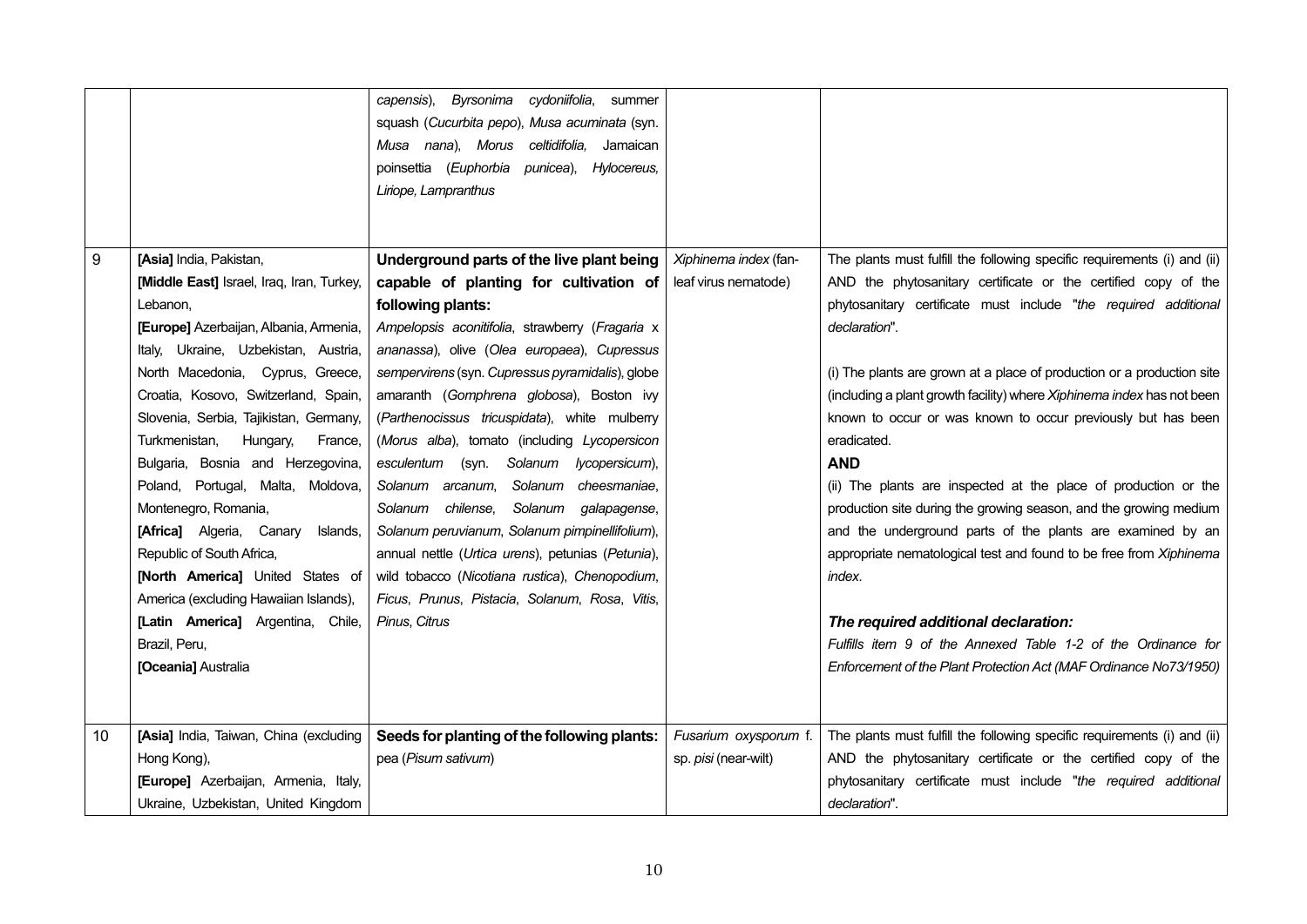|    | (Great Britain and Northern Ireland), |                                                       |                        |                                                                          |
|----|---------------------------------------|-------------------------------------------------------|------------------------|--------------------------------------------------------------------------|
|    | Estonia, Netherlands, Kazakhstan,     |                                                       |                        | (i) The parent plants are grown at a place of production or a production |
|    | Kyrgyz Republic, Georgia, Slovakia,   |                                                       |                        | site (including a plant growth facility) where Fusarium oxysporum f. sp. |
|    | Tajikistan, Czech, Denmark, Germany,  |                                                       |                        | pisi has not been known to occur or was known to occur previously        |
|    | Turkmenistan,<br>Hungary,<br>France,  |                                                       |                        | but has been eradicated.                                                 |
|    | Belarus, Belgium, Poland, Moldova,    |                                                       |                        | <b>AND</b>                                                               |
|    | Latvia, Lithuania, Romania, Russia,   |                                                       |                        | (ii) The parent plants are inspected at the place of production or the   |
|    | [Africa] Algeria, Morocco,            |                                                       |                        | production site during the late growing season and found to be free      |
|    | [North America] United States of      |                                                       |                        | from Fusarium oxysporum f. sp. pisi.                                     |
|    | America (excluding Hawaiian Islands), |                                                       |                        |                                                                          |
|    | Canada,                               |                                                       |                        | The required additional declaration:                                     |
|    | [Latin America] Argentina, Brazil,    |                                                       |                        | Fulfills item 10 of the Annexed Table 1-2 of the Ordinance for           |
|    | [Oceania] Australia, New Zealand,     |                                                       |                        | Enforcement of the Plant Protection Act (MAF Ordinance No73/1950)        |
|    | Hawaiian Islands                      |                                                       |                        |                                                                          |
|    |                                       |                                                       |                        |                                                                          |
|    |                                       |                                                       |                        |                                                                          |
| 11 | [Europe] Ireland, United Kingdom      | Live plants and plant parts for planting              | Phytophthora kernoviae | The plants must fulfill the following specific requirements (i) and (ii) |
|    | (Great Britain and Northern Ireland), | (excluding seed and fruit) of the                     |                        | AND the phytosanitary certificate or the certified copy of the           |
|    | [Latin America] Chile,                | following plants:                                     |                        | phytosanitary certificate must include "the required additional          |
|    | [Oceania] New Zealand                 |                                                       |                        |                                                                          |
|    |                                       | mountain doghobble (Leucothoe fontanesiana),          |                        | declaration".                                                            |
|    |                                       | common bilberry (Vaccinium myrtillus), English ivy    |                        |                                                                          |
|    |                                       | (Hedera helix),<br>horse-chestnut<br>(Aesculus        |                        | (i) The plants are grown at a place of production or a production site   |
|    |                                       | hippocastanum),<br>laurel<br>(Prunus<br>cherry        |                        | (including a plant growth facility) where Phytophthora kernoviae has     |
|    |                                       | laurocerasus), english holly (llex aquifolium), giant |                        | not been known to occur or was known to occur previously but has         |
|    |                                       | sequoia (Sequoiadendron giganteum), cherimoya         |                        | been eradicated.                                                         |
|    |                                       | (Annona cherimola), Podocarpus salignus, sweet        |                        | <b>AND</b>                                                               |
|    |                                       | chestnut (Castanea sativa), river lomatia (Lomatia    |                        | (ii) The plants are inspected at the place of production or the          |
|    |                                       | myricoides), Pieris, Michelia, Gevuina, Quercus,      |                        | production site during the growing season and found to be free from      |
|    |                                       | Rhododendron, Drimys, Fagus,<br>Magnolia,             |                        | Phytophthora kernoviae.                                                  |
|    |                                       | Liriodendron                                          |                        |                                                                          |
|    |                                       |                                                       |                        | The required additional declaration:                                     |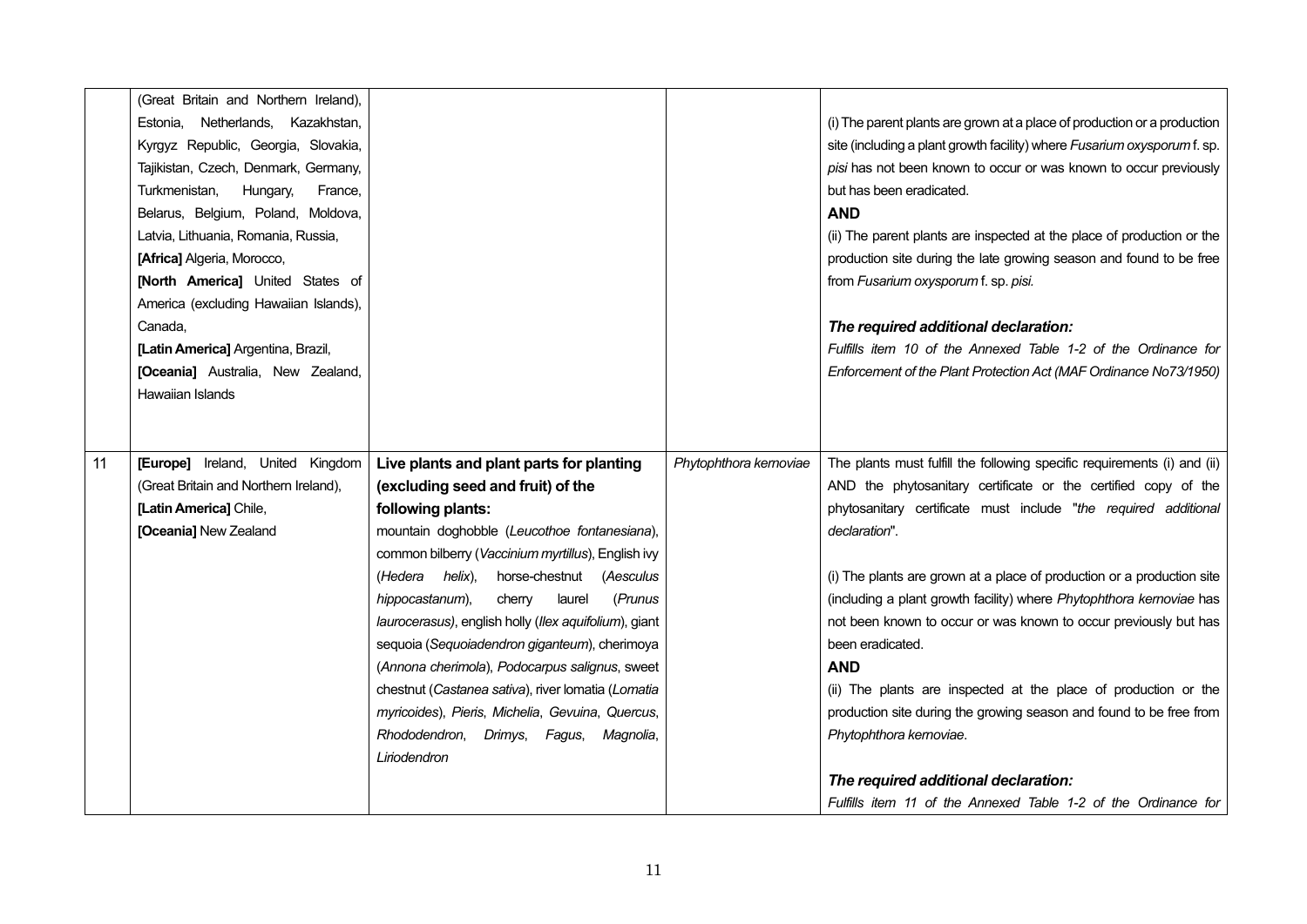|    |                                         |                                                    |                      | Enforcement of the Plant Protection Act (MAF Ordinance No73/1950)        |
|----|-----------------------------------------|----------------------------------------------------|----------------------|--------------------------------------------------------------------------|
|    |                                         |                                                    |                      |                                                                          |
|    |                                         |                                                    |                      |                                                                          |
| 12 | [Asia] Viet Nam,                        | Live plants and plant parts for planting           | Phytophthora ramorum | The plants must fulfill the following specific requirements (i) and (ii) |
|    | [Europe] Ireland, Italy, United Kingdom | (excluding seed and fruit) of the following        | (Sudden oak death)   | AND the phytosanitary certificate or the certified copy of the           |
|    | (Great Britain and Northern Ireland),   | plants:                                            |                      | phytosanitary certificate must include "the required additional          |
|    | British Channel Islands, Netherlands,   | spike witch hazel (Corylopsis spicata), tanoak     |                      | declaration".                                                            |
|    | Greece, Switzerland, Sweden, Spain,     | (Notholithocarpus densiflorus (syn. Lithocarpus    |                      |                                                                          |
|    | Slovenia, Serbia, Denmark, Germany,     | densiflorus)), Hydrangea seemannii, dwarf          |                      | (i) The plants are grown at a place of production or a production site   |
|    | Norway, Finland, France, Belgium,       | periwinkle<br>(Vinca minor),<br>Lophostemon        |                      | (including a plant growth facility) where Phytophthora ramorum has       |
|    | Portugal,<br>Poland,<br>Lithuania,      | confertus, Adiantum,<br>Pieris,<br>Vancouveria.    |                      | not been known to occur or was known to occur previously but has         |
|    | Luxembourg,                             | Distylium, Taxus,<br>Arctostaphylos, Arbutus,      |                      | been eradicated.                                                         |
|    | [North America] United States of        | Leucothoe, Chimaphila, Rhus, Umbellularia,         |                      | <b>AND</b>                                                               |
|    | America (excluding Hawaiian Islands),   | Erica, Michelia, Dryopteris, Olea, Acer, Photinia, |                      | (ii) The plants are inspected at the place of production or the          |
|    | Canada                                  | Betula, Viburnum, Torreya, Larix, Garrya, Calluna, |                      | production site during the growing season and found to be free from      |
|    |                                         | Kalmia, Empetrum, Rubus, Cistus, Hedera,           |                      | Phytophthora ramorum.                                                    |
|    |                                         | Nerium, Cinnamomum, Carpinus, Castanea,            |                      |                                                                          |
|    |                                         | Griselinia, Clematis, Rhamnus, Calycanthus,        |                      | The required additional declaration:                                     |
|    |                                         | Ceanothus,<br>Gevuina,<br>Laurus,<br>Ceratonia,    |                      | Fulfills item 12 of the Annexed Table 1-2 of the Ordinance for           |
|    |                                         | Quercus, Prunus, Castanopsis, Smilax, Tilia,       |                      | Enforcement of the Plant Protection Act (MAF Ordinance No73/1950)        |
|    |                                         | Cotoneaster,<br>Choisya,<br>Gaultheria,            |                      |                                                                          |
|    |                                         | Symphoricarpos, Lonicera, Ribes, Vaccinium,        |                      |                                                                          |
|    |                                         | Sequoia, Zenobia, Tsuga,<br>Rhododendron,          |                      |                                                                          |
|    |                                         | Camellia, Clintonia, Trientalis, Trachelospermum,  |                      |                                                                          |
|    |                                         | Picea, Pseudotsuga, Pyracantha, Loropetalum,       |                      |                                                                          |
|    |                                         | Aesculus, Fraxinus, Pistacia, Pittosporum,         |                      |                                                                          |
|    |                                         | Nothofagus,<br>Euonymus,<br>Ulmus,<br>Drimys.      |                      |                                                                          |
|    |                                         | Sambucus, Populus, Syringa, Corylus, Cercis,       |                      |                                                                          |
|    |                                         | Rosa, Parakmeria, Parrotia, Alnus, Annona,         |                      |                                                                          |
|    |                                         | Mahonia, Chamaecyparis, Andromeda, Schima,         |                      |                                                                          |
|    |                                         | Physocarpus, Fuchsia, Fagus, Heteromeles,          |                      |                                                                          |
|    |                                         | Maianthemum, Pinus, Lithocarpus, Hamamelis,        |                      |                                                                          |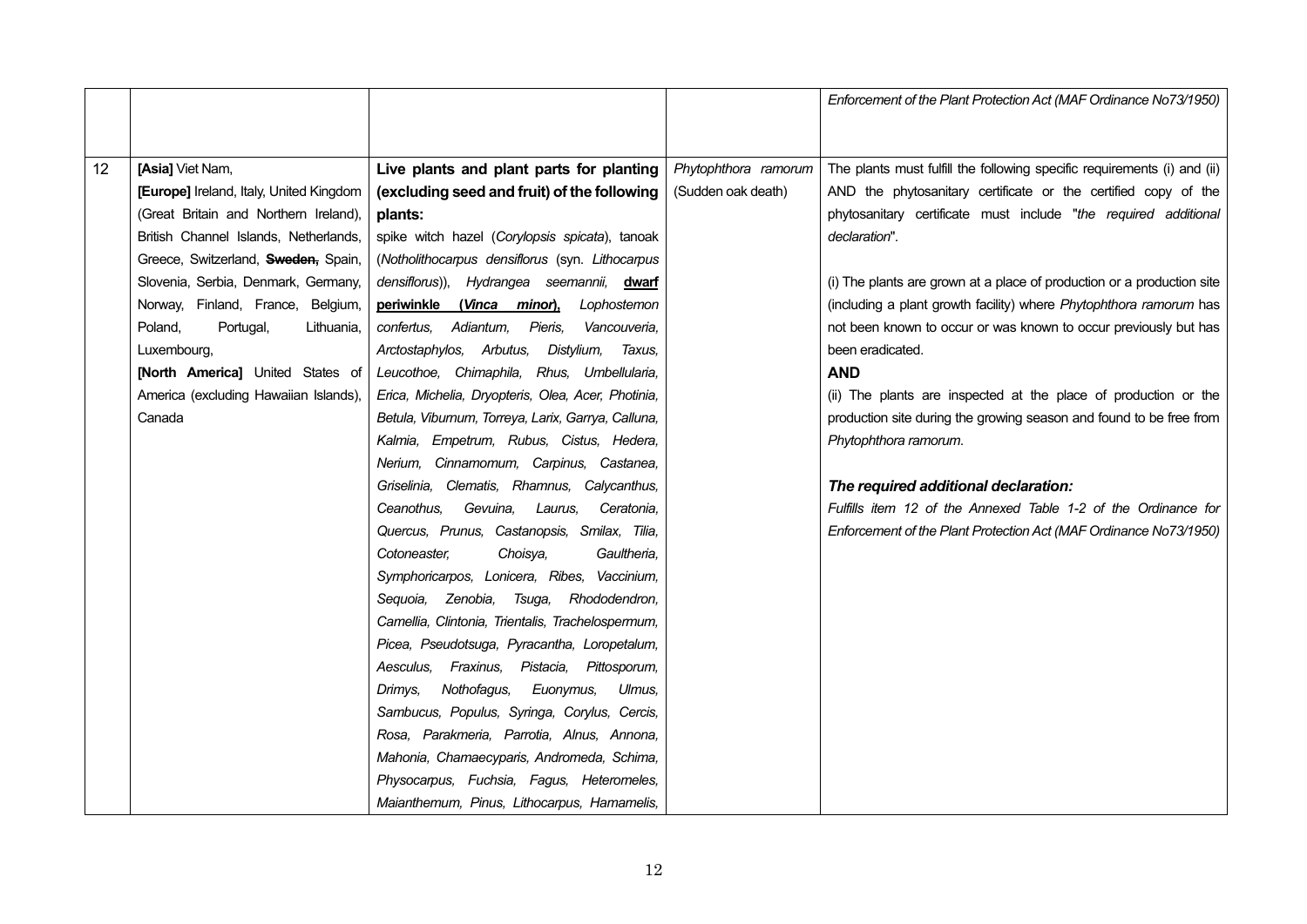|    |                                                                                                                | Berberis,<br>Osmanthus,<br>Magnolia,<br>Cornus.<br>Manglietia, Ilex, Abies, Salix, Ardisia, Osmorhiza,<br>Eucalyptus, Daphniphyllum, Liriodendron, Malus,<br>Linnaea |                                                                  |                                                                                                                                                                                                                                                                                                                                                                                                                                                                                                                                                                                               |
|----|----------------------------------------------------------------------------------------------------------------|----------------------------------------------------------------------------------------------------------------------------------------------------------------------|------------------------------------------------------------------|-----------------------------------------------------------------------------------------------------------------------------------------------------------------------------------------------------------------------------------------------------------------------------------------------------------------------------------------------------------------------------------------------------------------------------------------------------------------------------------------------------------------------------------------------------------------------------------------------|
| 13 | [North America] United States of<br>America (excluding Hawaiian Islands),<br>Canada,<br>[Latin America] Mexico | Live plants and plant parts for planting<br>of the following plants (excluding seeds<br>and fruits):<br>Prunus                                                       | Apiosporina morbosa                                              | The plants must fulfill the following specific requirement AND the<br>phytosanitary certificate or the certified copy of the phytosanitary<br>certificate must include "the required additional declaration".<br>The plants are inspected at the place of production or the production<br>site (including a plant growth facility) during the growing season and<br>found to be free from Apiosporina morbosa.<br>The required additional declaration:<br>Fulfills item 13 of the Annexed Table 1-2 of the Ordinance for<br>Enforcement of the Plant Protection Act (MAF Ordinance No73/1950) |
| 14 | [North America] United States of<br>America (excluding Hawaiian Islands)                                       | Live plants and plant parts for planting of<br>the following plants (excluding seeds and<br>fruits):<br>Castanea, Quercus                                            | Ceratocystis<br>fagacearumBretziella<br>fagacearum (wilt of oak) | The plants must fulfill the following specific requirements (i) and (ii)<br>AND the phytosanitary certificate or the certified copy of the<br>phytosanitary certificate must include "the required additional<br>declaration".<br>(i) The plants are grown at a place of production or a production site<br>(including a plant growth facility) where the control against its vector is<br>carried out.<br><b>AND</b><br>(ii) The plants are inspected at the place of production or the<br>production site during the growing season and found to be free from<br>Ceratocystis fagacearum.   |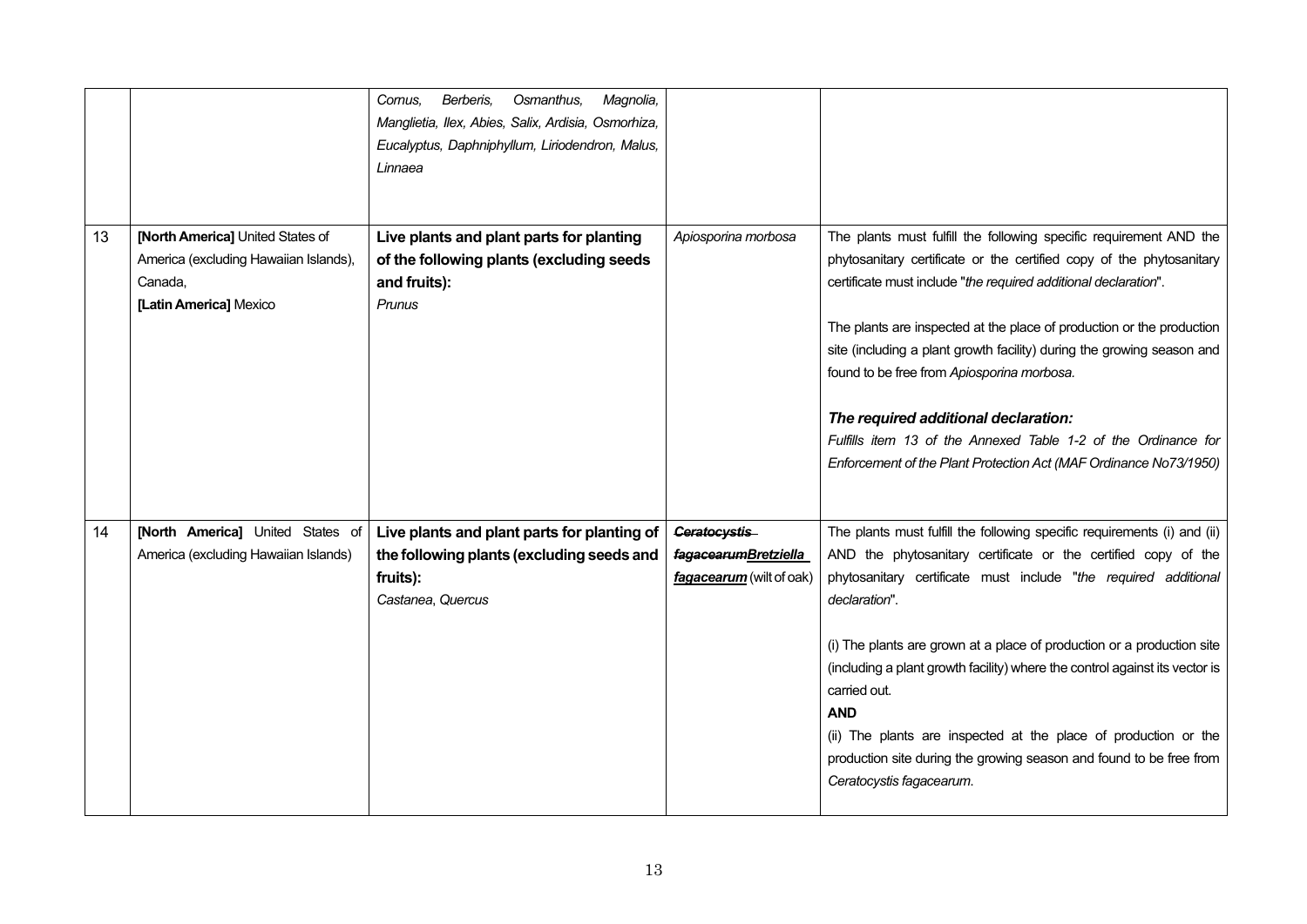|    |                                          |                                                      |                           | The required additional declaration:                                   |
|----|------------------------------------------|------------------------------------------------------|---------------------------|------------------------------------------------------------------------|
|    |                                          |                                                      |                           | Fulfills item 14 of the Annexed Table 1-2 of the Ordinance for         |
|    |                                          |                                                      |                           | Enforcement of the Plant Protection Act (MAF Ordinance No73/1950)      |
|    |                                          |                                                      |                           |                                                                        |
|    |                                          |                                                      |                           |                                                                        |
| 15 | [Middle East] Yemen, Israel, Iraq,       | Live plants and plant parts for planting of          | Deuterophoma              | The plants must fulfill the following specific requirement AND the     |
|    | Syria, Turkey, Lebanon,                  | the following plants (excluding seeds and            | tracheiphila              | phytosanitary certificate or the certified copy of the phytosanitary   |
|    | [Europe] Albania, Armenia,<br>Italy,     | fruits):                                             |                           | certificate must include "the required additional declaration".        |
|    | Cyprus, Greece, Georgia, France,         | calamondin orange (Citrofortunella microcarpa        |                           |                                                                        |
|    | Russia,                                  | (syn. Citrus x microcarpa)), Eremocitrus, Poncirus,  |                           | The plants are inspected at the place of production or the production  |
|    | [Africa] Algeria, Egypt, Tunisia, Libya  | Fortunella, Severinia, Citrus                        |                           | site (including a plant growth facility) during the growing season and |
|    |                                          |                                                      |                           | found to be free from Deuterophoma tracheiphila.                       |
|    |                                          |                                                      |                           |                                                                        |
|    |                                          |                                                      |                           | The required additional declaration:                                   |
|    |                                          |                                                      |                           | Fulfills item 15 of the Annexed Table 1-2 of the Ordinance for         |
|    |                                          |                                                      |                           | Enforcement of the Plant Protection Act (MAF Ordinance No73/1950)      |
|    |                                          |                                                      |                           |                                                                        |
|    |                                          |                                                      |                           |                                                                        |
| 16 | [Asia] India, Pakistan,                  | Live plants and plant parts for planting of          | Eutypa<br>lata<br>(Eutypa | The plants must fulfill the following specific requirement AND the     |
|    | [Middle East] Israel, Turkey, Lebanon,   | the following plants (excluding seeds and            | dieback)                  | phytosanitary certificate or the certified copy of the phytosanitary   |
|    | [Europe] Ireland, Italy, Ukraine, United | fruits):                                             |                           | certificate must include "the required additional declaration".        |
|    | Kingdom (Great Britain and Northern      | buckeye (Aesculus californica),<br>California        |                           |                                                                        |
|    | Ireland), Austria, Cyprus, Greece,       | Brazilian pepper tree (Schinus terebinthifolius),    |                           | The plants are inspected at the place of production or the production  |
|    | Switzerland, Spain, Slovakia, Serbia,    | Arctostaphylos stanfordiana, common fig (Ficus       |                           | site (including a plant growth facility) during the growing season and |
|    | Germany, Norway, Hungary, France,        | carica), primrose jasmine (Jasminum mesnyi),         |                           | found to be free from Eutypa lata.                                     |
|    | Bulgaria, Portugal, Moldova, Romania,    | olive (Olea europaea), persimmon (Diospyros),        |                           |                                                                        |
|    | [Africa] Algeria, Republic of South      | Australian vine (Cissus hypoglauca), lesser          |                           | The required additional declaration:                                   |
|    | Africa, Libya,                           | flowering quince (Chaenomeles japonica (syn.         |                           | Fulfills item 16 of the Annexed Table 1-2 of the Ordinance for         |
|    | [North America] United States of         | Chaenomeles japonica)), white beech (Gmelina         |                           | Enforcement of the Plant Protection Act (MAF Ordinance No73/1950)      |
|    | America (excluding Hawaiian Islands),    | leichhardtii), Peruvian pepper (Schinus molle),      |                           |                                                                        |
|    | Canada,                                  | small-leaved lime (Tilia cordata), field maple (Acer |                           |                                                                        |
|    | [Latin America] Brazil, Venezuela,       | campestre), pomegranate (Punica granatum),           |                           |                                                                        |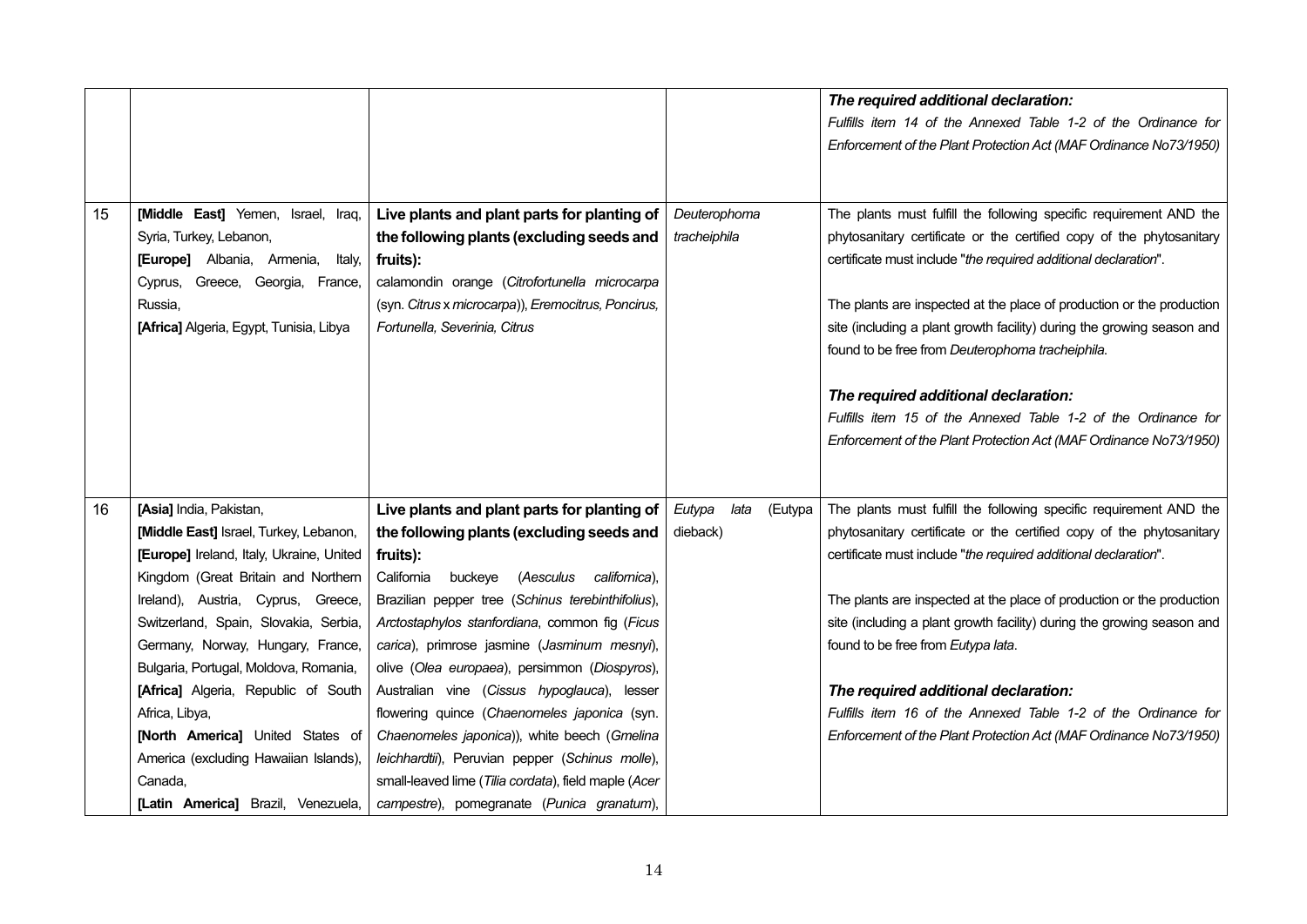|    | Mexico.                                | pussy willow (Salix caprea), Salix mucronata,       |                          |                                                                      |
|----|----------------------------------------|-----------------------------------------------------|--------------------------|----------------------------------------------------------------------|
|    | [Oceania] Australia, New Zealand       | arroyo willow (Salix lasiolepis), mock orange       |                          |                                                                      |
|    |                                        | (Pittosporum undulatum), Mexican oange              |                          |                                                                      |
|    |                                        | (Choisya ternata), coralberry (Symphoricarpos       |                          |                                                                      |
|    |                                        | orbiculatus), English ivy (Hedera helix), common    |                          |                                                                      |
|    |                                        | oleander (Nerium oleander), European hornbeam       |                          |                                                                      |
|    |                                        | (Carpinus betulus), European ash (Fraxinus          |                          |                                                                      |
|    |                                        | excelsior), European elder (Sambucus nigra),        |                          |                                                                      |
|    |                                        | lombardy poplar (Populus nigra var. italica (syn.   |                          |                                                                      |
|    |                                        | Populus italica) ), hazel (Corylus avellana), wych  |                          |                                                                      |
|    |                                        | elm (Ulmus glabra (syn. Ulmus scabra)), white       |                          |                                                                      |
|    |                                        | beam (Sorbus aria), terebinth (Pistacia             |                          |                                                                      |
|    |                                        | terebinthus), pear (Pyrus), large leaved linden     |                          |                                                                      |
|    |                                        | (Tilia platyphyllos), mastic (Pistacia lentiscus),  |                          |                                                                      |
|    |                                        | pistachio (Pistacia vera), bigleaf maple (Acer      |                          |                                                                      |
|    |                                        | macrophyllum), loquat (Eriobotrya japonica),        |                          |                                                                      |
|    |                                        | mimosa (Acacia dealbata), walnut (Juglans regia),   |                          |                                                                      |
|    |                                        | Darwin's barberry (Berberis darwinii), quince       |                          |                                                                      |
|    |                                        | (Cydonia oblonga), lilac (Syringa vulgaris), London |                          |                                                                      |
|    |                                        | planetree (Platanus acerifolia), common privet      |                          |                                                                      |
|    |                                        | (Ligustrum vulgare), mountain ash (Sorbus           |                          |                                                                      |
|    |                                        | aucuparia), common beech (Fagus sylvatica),         |                          |                                                                      |
|    |                                        | lantana (Lantana camara), lemon (Citrus limon),     |                          |                                                                      |
|    |                                        | alpine honeysuckle (Lonicera alpigena), fly         |                          |                                                                      |
|    |                                        | honeysuckle (Lonicera xylosteum), Viburnum,         |                          |                                                                      |
|    |                                        | Tamarix, Rhamnus, Ceanothus, Quercus, Prunus,       |                          |                                                                      |
|    |                                        | Crataegus, Cotoneaster, Ribes, Rosa, Genista,       |                          |                                                                      |
|    |                                        | Vitis, Cornus, Malus                                |                          |                                                                      |
|    |                                        |                                                     |                          |                                                                      |
|    |                                        |                                                     |                          |                                                                      |
| 17 | [Asia] India, Indonesia, Taiwan, China | Live plants and plant parts being capable           | Guignardia<br>citricarpa | The plants must fulfill the following specific requirement AND the   |
|    | (excluding Hong Kong), Philippines,    | of planting for cultivation (excluding              | (citrus black spot)      | phytosanitary certificate or the certified copy of the phytosanitary |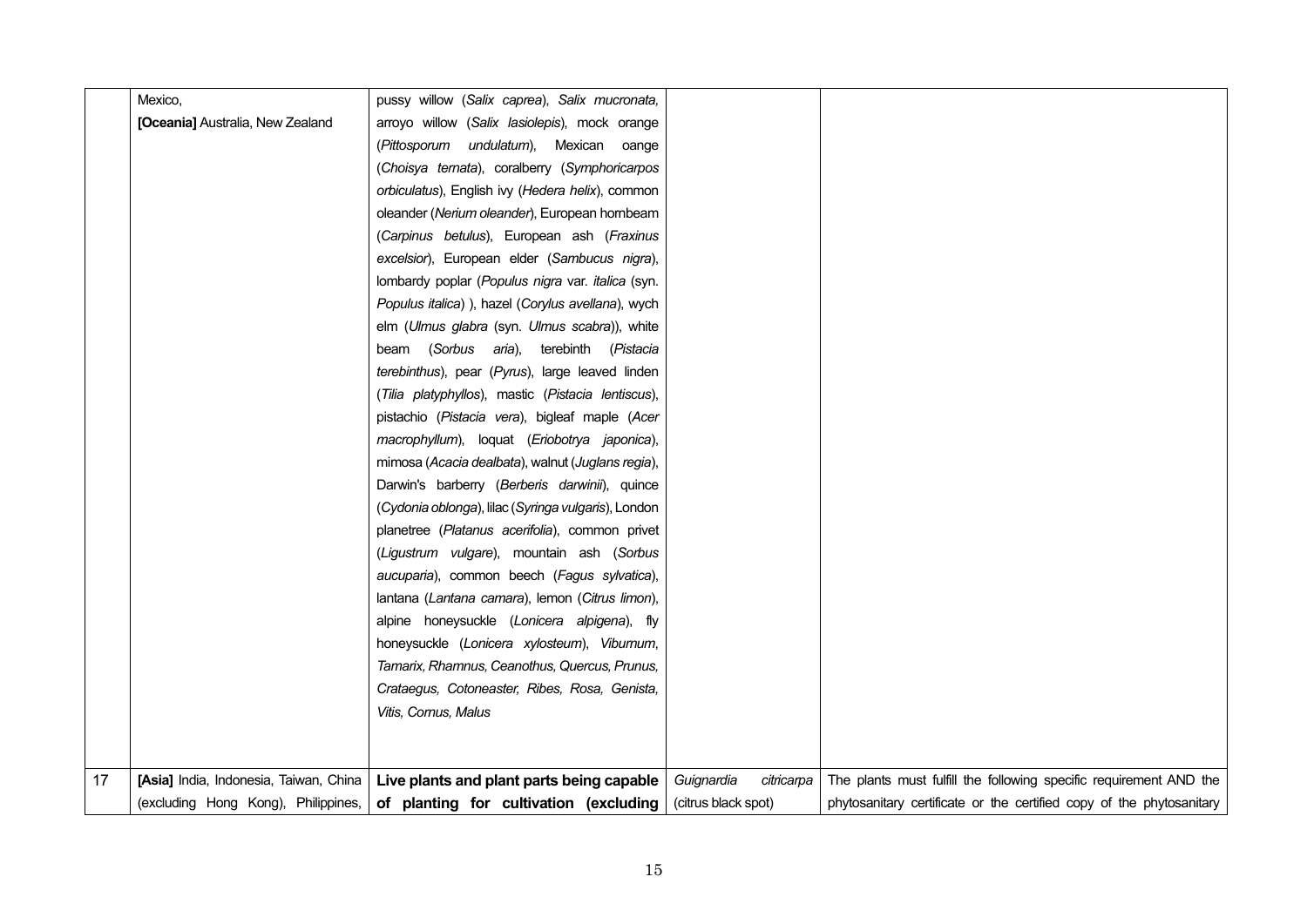|    | Bhutan, Hong Kong,                     | seeds and fruits) of the following plants:          |                           | certificate must include "the required additional declaration".         |
|----|----------------------------------------|-----------------------------------------------------|---------------------------|-------------------------------------------------------------------------|
|    | [Europe] Russia,                       | trifoliate orange (Poncirus trifoliata), calamondin |                           |                                                                         |
|    | [Africa] Uganda, Eswatini, Ghana,      | orange (Citrofortunella microcarpa (syn. Citrus x   |                           | The fruit of plants are inspected at the place of production or the     |
|    | Kenya, Zambia, Zimbabwe, Tunisia,      | microcarpa)), Fortunella, Citrus                    |                           | production site (including a plant growth facility) during the fruiting |
|    | Nigeria, Namibia, Republic of South    |                                                     |                           | season and found to be free from Guignardia citricarpa.                 |
|    | Africa, Mozambique,                    |                                                     |                           |                                                                         |
|    | [North America] United States of       |                                                     |                           | The required additional declaration:                                    |
|    | America (excluding Hawaiian Islands),  |                                                     |                           | Fulfills item 17 of the Annexed Table 1-2 of the Ordinance for          |
|    | [Latin America] Argentina, Uruguay,    |                                                     |                           | Enforcement of the Plant Protection Act (MAF Ordinance No73/1950)       |
|    | Cuba, Brazil,                          |                                                     |                           |                                                                         |
|    | [Oceania] Australia, New Zealand,      |                                                     |                           |                                                                         |
|    | Vanuatu                                |                                                     |                           |                                                                         |
|    |                                        |                                                     |                           |                                                                         |
|    |                                        |                                                     |                           |                                                                         |
| 18 | [Asia] India, Indonesia, Sri Lanka,    | Live plants and plant parts for planting of         | Sphaeropsis               | The plants must fulfill the following specific requirement AND the      |
|    | Pakistan,                              | the following plants (excluding seeds and           | tumefaciens<br>(citrus    | phytosanitary certificate or the certified copy of the phytosanitary    |
|    | [Africa] Egypt, Cameroon, Sudan,       | fruits):                                            | branch knot)              | certificate must include "the required additional declaration".         |
|    | Morocco,                               | avocado (Persea americana), Brazilian pepper        |                           |                                                                         |
|    | [North America] United States of       | tree (Schinus terebinthifolius), wax myrtle (Myrica |                           | The plants are inspected at the place of production or the production   |
|    | America (excluding Hawaiian Islands),  | cerifera), Ficus, Carissa, Nerium, Pyrus, Ulmus,    |                           | site (including a plant growth facility) during the growing season and  |
|    | [Latin America] Guyana, Cuba,          | Callistemon, Citrus, Ilex, Eucalyptus, Malus        |                           | found to be free from Sphaeropsis tumefaciens.                          |
|    | Jamaica, Trinidad and Tobago, Puerto   |                                                     |                           |                                                                         |
|    | Rico, Venezuela, Peru, Mexico,         |                                                     |                           | The required additional declaration:                                    |
|    | [Oceania] Hawaiian Islands             |                                                     |                           | Fulfills item 18 of the Annexed Table 1-2 of the Ordinance for          |
|    |                                        |                                                     |                           | Enforcement of the Plant Protection Act (MAF Ordinance No73/1950)       |
|    |                                        |                                                     |                           |                                                                         |
|    |                                        |                                                     |                           |                                                                         |
| 19 | [Middle East] Iran, Turkey,            | Seeds for planting of the following plants:         | Curtobacterium            | The plants must fulfill the following specific requirement AND the      |
|    | [Europe] Azerbaijan, Armenia, Ukraine, | common bean (kidney bean) (Phaseolus                | flaccumfaciens pv.        | phytosanitary certificate or the certified copy of the phytosanitary    |
|    | Uzbekistan, Estonia, Kazakhstan, North | vulgaris), cowpea (Vigna unguiculata (including     | flaccumfaciens            | certificate must include "the required additional declaration".         |
|    | Macedonia, Greece, Kyrgyz Republic,    | Vigna unguiculata var. sesquipedalis)), soybean     | (bacterial wilt of beans) |                                                                         |
|    | Croatia, Kosovo, Georgia, Spain,       | (Glycine max)                                       |                           | The plants are inspected at the place of production or the production   |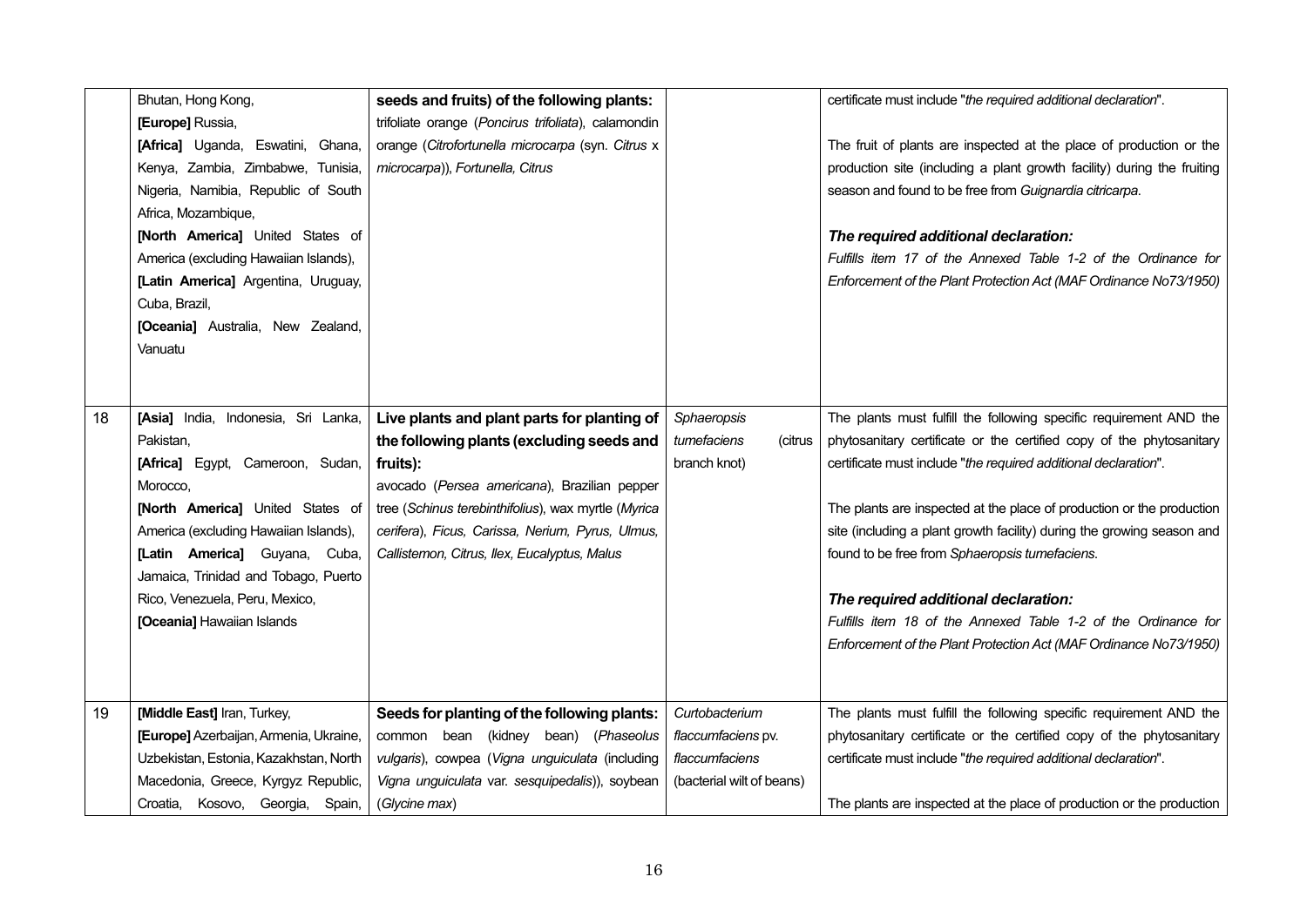|    | Slovenia, Serbia, Tajikistan, Germany, |                                                 |                       | site (including a plant growth facility) during the late growing season |
|----|----------------------------------------|-------------------------------------------------|-----------------------|-------------------------------------------------------------------------|
|    | Turkmenistan, Hungary,<br>Bulgaria,    |                                                 |                       | and found to be free from Curtobacterium flaccumfaciens pv.             |
|    | Bosnia<br>Belgium,<br>Belarus,<br>and  |                                                 |                       | flaccumfaciens.                                                         |
|    | Herzegovina, Moldova, Montenegro,      |                                                 |                       |                                                                         |
|    | Latvia, Lithuania, Romania, Russia,    |                                                 |                       | The required additional declaration:                                    |
|    | [Africa] Zambia, Tunisia, Mauritius,   |                                                 |                       | Fulfills item 19 of the Annexed Table 1-2 of the Ordinance for          |
|    | [North America] United States of       |                                                 |                       | Enforcement of the Plant Protection Act (MAF Ordinance No73/1950)       |
|    | America (excluding Hawaiian Islands),  |                                                 |                       |                                                                         |
|    | Canada,                                |                                                 |                       |                                                                         |
|    | [Latin America] Colombia, Brazil,      |                                                 |                       |                                                                         |
|    | Venezuela, Mexico,                     |                                                 |                       |                                                                         |
|    | [Oceania] Australia                    |                                                 |                       |                                                                         |
|    |                                        |                                                 |                       |                                                                         |
|    |                                        |                                                 |                       |                                                                         |
| 20 | <b>Deleted</b>                         | Seeds for planting of the following plants:     | Pantoea               | The plants must fulfill the following specific requirements (i) and     |
|    | [Asia] China (excluding Hong Kong),    | teosinte (Zea mexicana (syn. Zea mays ssp.      | stewartiisubsp.       | (ii) AND the phytosanitary certificate or the certified copy of the     |
|    | Viet Nam, Malaysia,                    | mexicana)), corn (Zea mays)                     | stewartii             | phytosanitary certificate must include "the required additional         |
|    | [Europe] Italy, Ukraine, Poland,       |                                                 | -(Stewart's bacterial | declaration".                                                           |
|    | Romania,                               | Live plants and plant parts for planting of the | wilt)                 |                                                                         |
|    | [North America] United States of       | following plants (excluding seed and fruit):    |                       | (i) The parent plants are grown at a place of production or a           |
|    | America (excluding Hawaiian            | teosinte (Zea mexicana (syn. Zea mays ssp.      |                       | production site (including a growing facility) where the control        |
|    | Islands), Canada,-                     | mexicana)), corn (Zea mays), jack fruit         |                       | against vectors of Pantoea stewartii is carried out appropriately.      |
|    | [Latin America] Argentina, Guyana,     |                                                 |                       |                                                                         |
|    |                                        | (Artocarpus heterophyllus), Saccharum           |                       | <b>AND</b>                                                              |
|    | Costa Rica, Puerto Rico, Peru,         |                                                 |                       | (ii) The parent plants are inspected at the place of production or      |
|    | Bolivia, Mexico                        |                                                 |                       | the production site during the most active growing season and           |
|    |                                        |                                                 |                       | found to be free from Pantoea stewartii.                                |
|    |                                        |                                                 |                       |                                                                         |
|    |                                        |                                                 |                       | The required additional declaration:                                    |
|    |                                        |                                                 |                       | Fulfills item 20 of the Annexed Table 1-2 of the Ordinance for          |
|    |                                        |                                                 |                       | Enforcement of the Plant Protection Act (MAF Ordinance                  |
|    |                                        |                                                 |                       | No73/1950)                                                              |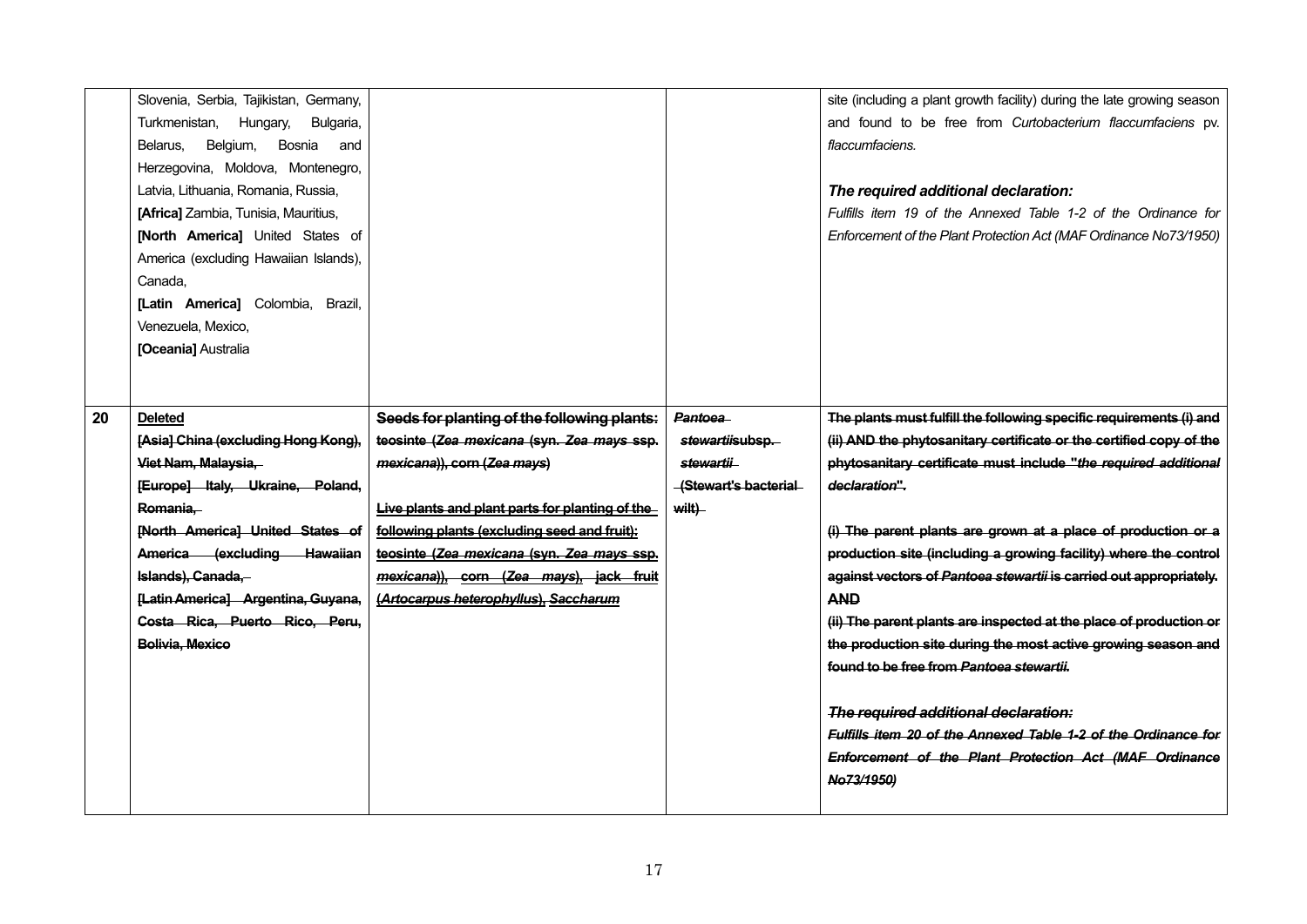| 21 | [North America] United States of      | Seeds for planting of the following plants: | Clavibacter                | The plants must fulfill the following specific requirement AND the   |
|----|---------------------------------------|---------------------------------------------|----------------------------|----------------------------------------------------------------------|
|    | America (excluding Hawaiian Islands), | corn (Zea mays)                             | michiganensis subsp.       | phytosanitary certificate or the certified copy of the phytosanitary |
|    | Canada                                |                                             | nebraskensis (Goss's       | certificate must include "the required additional declaration".      |
|    |                                       |                                             | bacterial wilt and blight) |                                                                      |
|    |                                       |                                             |                            | The parent plants are inspected at a place of production or a        |
|    |                                       |                                             |                            | production site (including a plant growth facility) during the most  |
|    |                                       |                                             |                            | active growing season and found to be free from Clavibacter          |
|    |                                       |                                             |                            | michiganensis subsp. nebraskensis.                                   |
|    |                                       |                                             |                            | The required additional declaration:                                 |
|    |                                       |                                             |                            | Fulfills item 21 of the Annexed Table 1-2 of the Ordinance for       |
|    |                                       |                                             |                            | Enforcement of the Plant Protection Act (MAF Ordinance No73/1950)    |
|    |                                       |                                             |                            |                                                                      |
|    |                                       |                                             |                            |                                                                      |
| 22 | Deleted                               |                                             |                            |                                                                      |
|    |                                       |                                             |                            |                                                                      |
| 23 | <b>Deleted</b>                        | Seeds for planting of the following plants: | <b>Broad bean true</b>     | The plants must fulfill the following specific requirements (i) and  |
|    | [Asia] China (excluding Hong Kong),   | broad bean (Vicia faba)                     | mosaic virus               | (ii) AND the phytosanitary certificate or the certified copy of the  |
|    | [Middle East] Syria, Lebanon,         |                                             |                            | phytosanitary certificate must include "the required additional      |
|    | [Europe] Italy, United Kingdom        |                                             |                            | declaration".                                                        |
|    | (Great Britain and Northern Ireland), |                                             |                            |                                                                      |
|    | Austria, Germany, Hungary, Poland,    |                                             |                            | (i) The parent plants are grown at a place of production or a        |
|    | [Africa] Egypt, Ethiopia, Sudan,      |                                             |                            | production site (including a plant growth facility) where the        |
|    | Tunisia, South Sudan, Morocco-        |                                             |                            | control against vectors of Broad bean true mosaic virus are          |
|    |                                       |                                             |                            | carried out appropriately.                                           |
|    |                                       |                                             |                            | <b>AND</b>                                                           |
|    |                                       |                                             |                            | (ii) The parent plants are inspected at the place of production or   |
|    |                                       |                                             |                            | the production site during the most active growing season and        |
|    |                                       |                                             |                            | found to be free from Broad bean true mosaic virus.                  |
|    |                                       |                                             |                            | The required additional declaration:                                 |